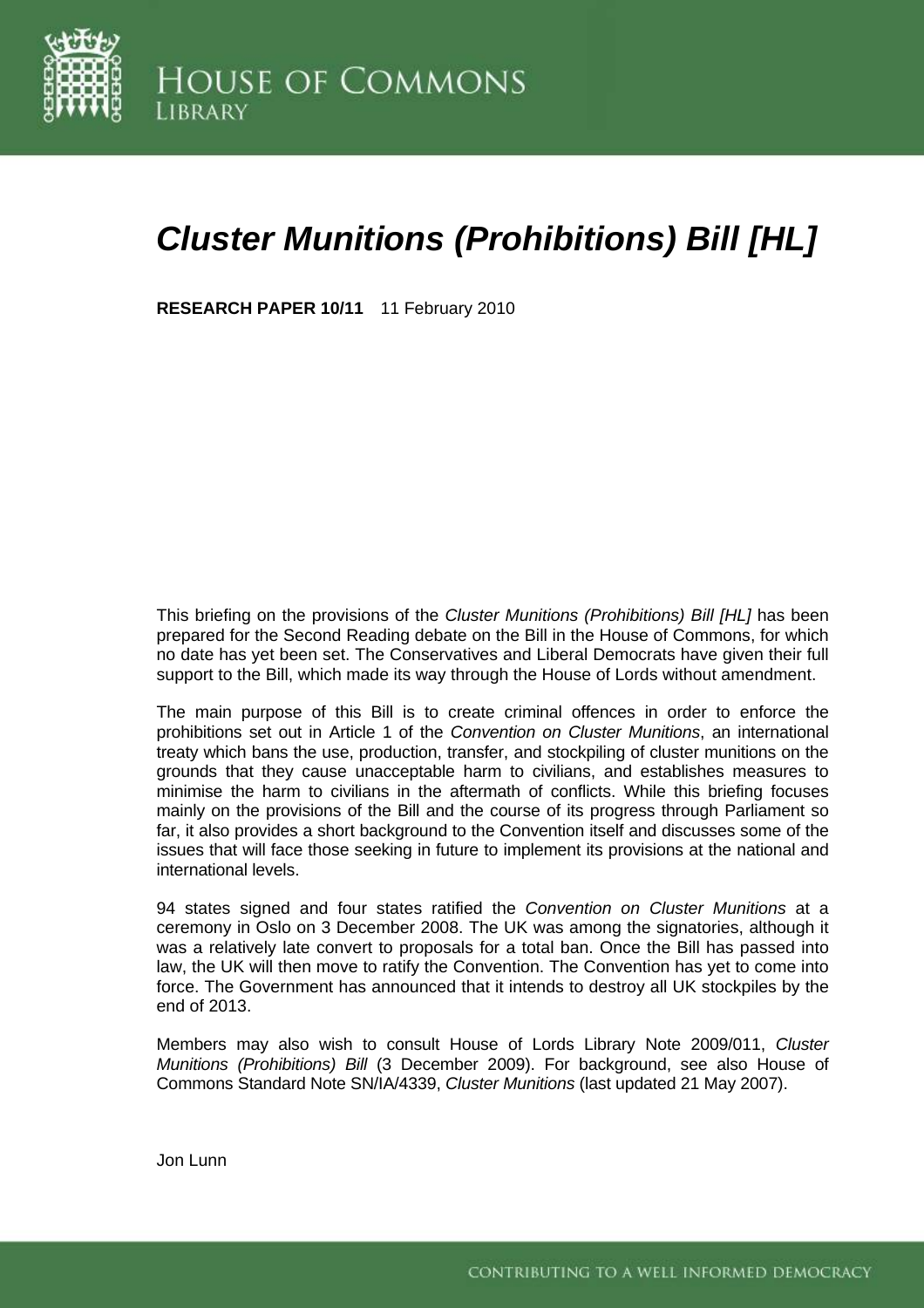07/08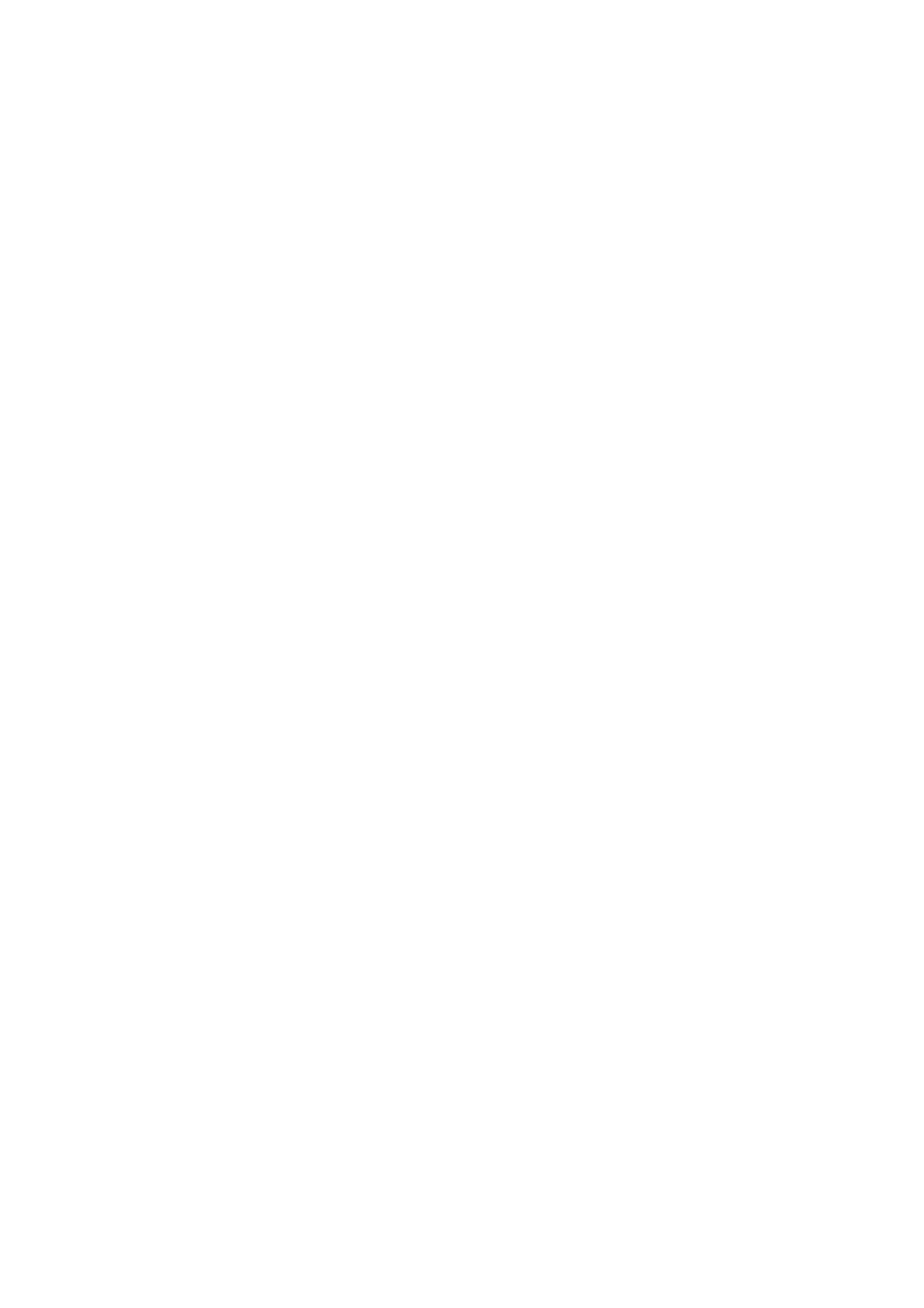#### **Recent Research Papers**

**2010** 

| 10/01 | Economic Indicators, January 2010                                   | 06.01.10 |
|-------|---------------------------------------------------------------------|----------|
| 10/02 | Social Indicators                                                   | 19.01.10 |
| 10/03 | Unemployment by Constituency, December 2009                         | 20.01.10 |
| 10/04 | Financial Services Bill: Committee Stage Report                     | 20.01.10 |
| 10/05 | Mortgage Repossessions (Protection of Tenants etc.) Bill [Bill 15   | 25.01.10 |
|       | of 2009-10]                                                         |          |
| 10/06 | Co-operative and Community Benefit Societies and Credit             | 27.01.10 |
|       | Unions Bill [HL] [Bill 50 of 2009-10]                               |          |
| 10/07 | Sunbeds (Regulation) Bill [Bill 19 of 2009-10]                      | 27.01.10 |
| 10/08 | Flood and Water Management Bill: Committee Stage Report28.01.10     |          |
| 10/09 | Local Authorities (Overview and Scrutiny) Bill [Bill 16 of 2009-10] | 02.02.10 |
| 10/10 | Economic Indicators, February 2010                                  | 02.02.10 |

#### **Research Paper 10/11**

| <b>Contributing Authors:</b> | Jon Lunn, Conventional Arms Control, International Affairs and |
|------------------------------|----------------------------------------------------------------|
|                              | Defence Section                                                |

This information is provided to Members of Parliament in support of their parliamentary duties and is not intended to address the specific circumstances of any particular individual. It should not be relied upon as being up to date; the law or policies may have changed since it was last updated; and it should not be relied upon as legal or professional advice or as a substitute for it. A suitably qualified professional should be consulted if specific advice or information is required.

This information is provided subject to [our general terms and conditions](http://www.parliament.uk/site_information/parliamentary_copyright.cfm) which are available online or may be provided on request in hard copy. Authors are available to discuss the content of this briefing with Members and their staff, but not with the general public.

We welcome comments on our papers; these should be e-mailed to [papers@parliament.uk.](mailto:papers@parliament.uk)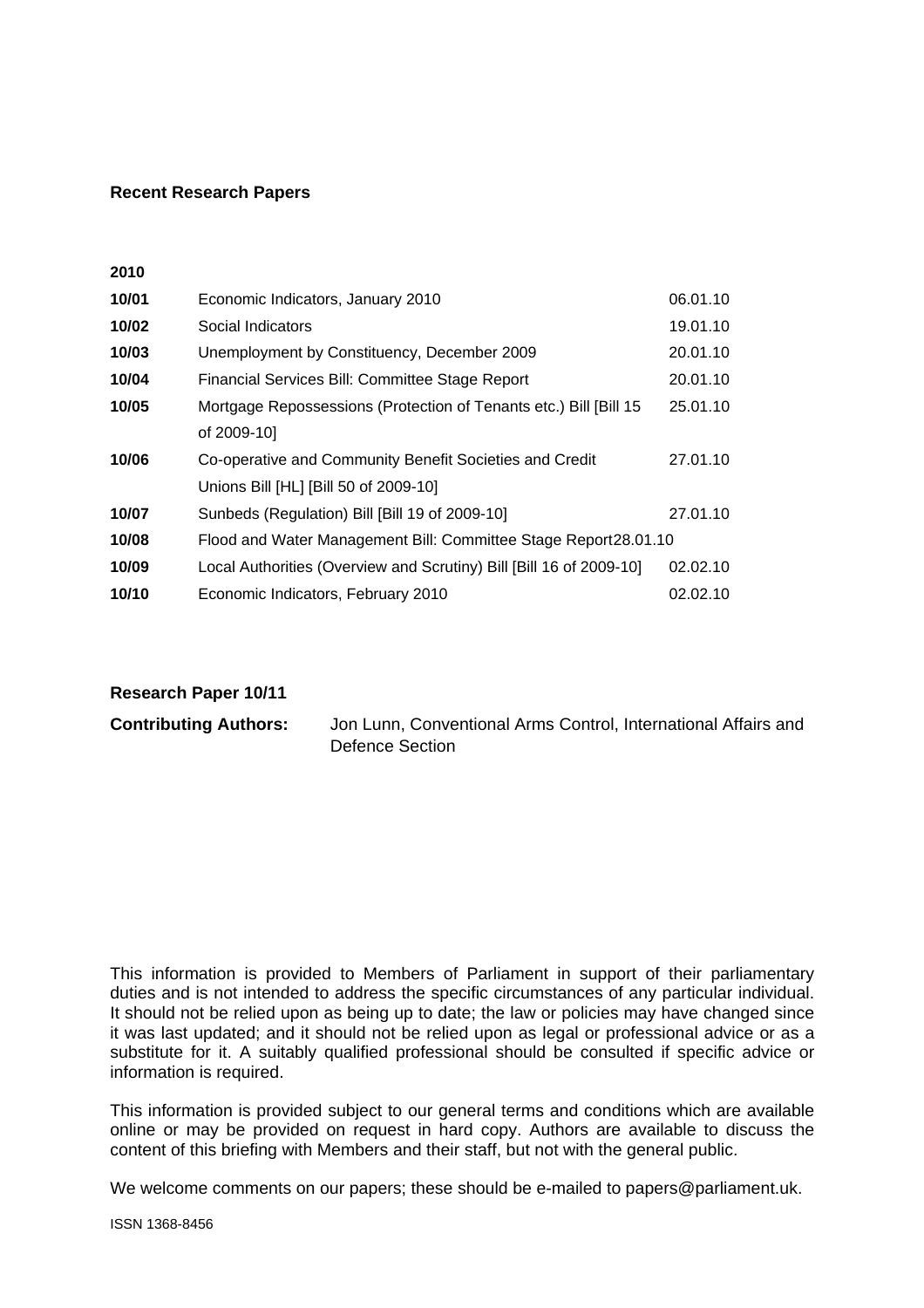# **Contents**

|              |                         | <b>Summary</b>                                                               | 1  |
|--------------|-------------------------|------------------------------------------------------------------------------|----|
| 1            | Why is the Bill needed? |                                                                              |    |
| $\mathbf{2}$ |                         | <b>About the Convention on Cluster Munitions</b>                             | 3  |
| 3            |                         | <b>Content of the Bill</b>                                                   | 5  |
| 4            |                         | The Bill in the House of Lords                                               |    |
|              | 4.1                     | <b>First Reading</b>                                                         | 6  |
|              | 4.2                     | Second Reading                                                               | 6  |
|              | 4.3                     | <b>Committee Stage</b>                                                       | 9  |
|              | 4.4                     | <b>Report Stage and Third Reading</b>                                        | 11 |
| 5            |                         | <b>Implementing the Convention on Cluster Munitions: Future issues</b>       | 11 |
|              | 5.1                     | Universalisation                                                             | 11 |
|              |                         | Negotiating the relationship between the Convention on Cluster Munitions and |    |
|              |                         | the Convention on Certain Conventional Weapons                               | 13 |
|              | 5.2                     | UK export controls and destruction of stockpiles                             | 14 |
|              | 5.3                     | Enforcing new obligations                                                    | 15 |
|              | 5.4                     | Investments in cluster munition production                                   | 16 |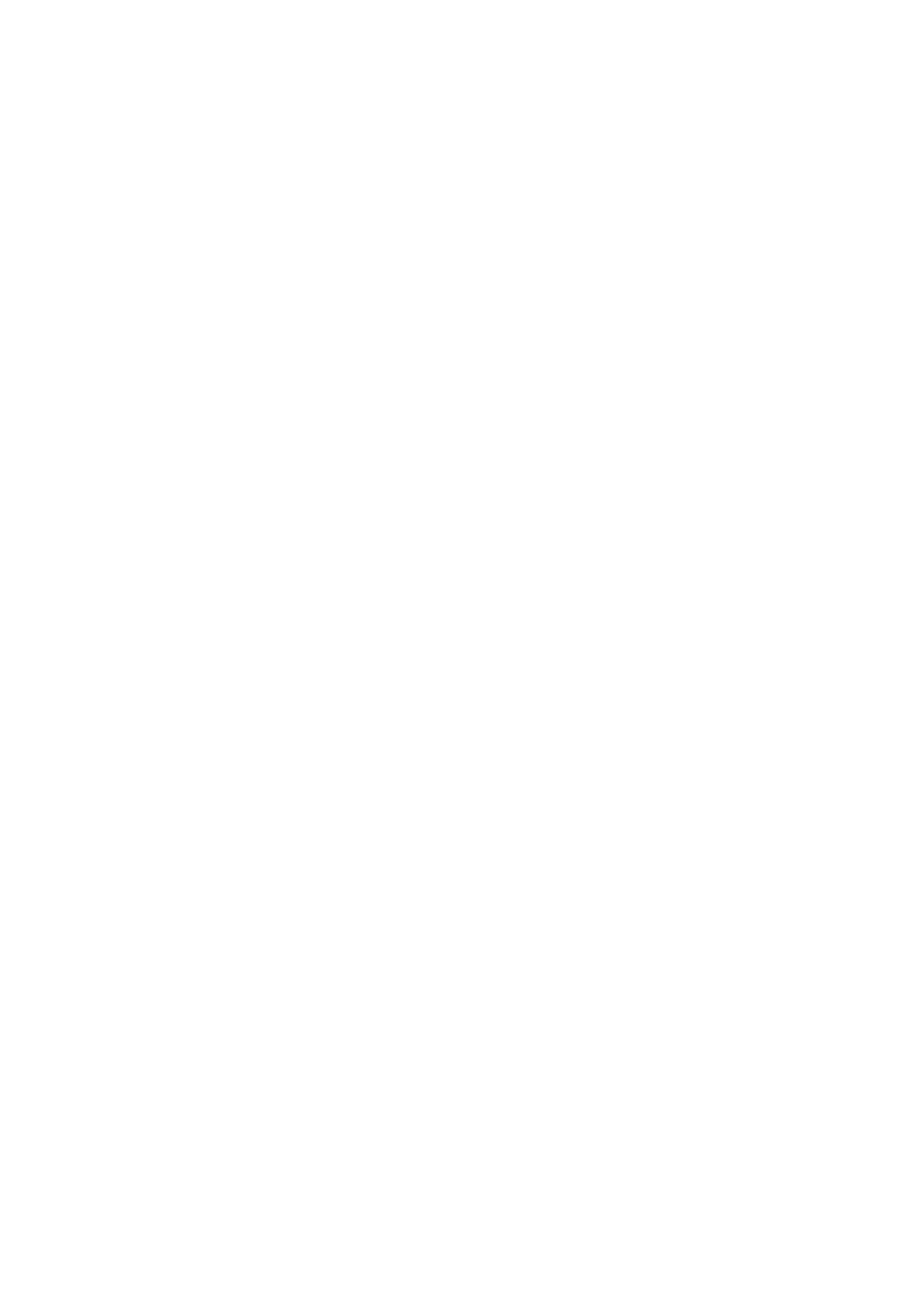# <span id="page-6-0"></span>**Summary**

The main purpose of the *Cluster Munitions (Prohibitions) Bill [HL]* is to create criminal offences in order to enforce the prohibitions set out in Article 1 of the *Convention on Cluster Munitions* (CCM), an international treaty which bans the use, production, transfer, and stockpiling of cluster munitions on the grounds that they cause unacceptable harm to civilians, and establishes measures to minimise the harm to civilians in the aftermath of conflicts.

The main criminal offences created are:

- Using, developing or producing, acquiring, possessing or transferring prohibited munitions, or arranging for another person to acquire or transfer prohibited munitions;
- Assisting, encouraging or inducing another person to commit any of the above offences.

These offences will be punishable by imprisonment for up to 14 years or an unlimited fine, or both. The offences, if committed in the UK, will apply to any person. They also apply extraterritorially to UK nationals, Scottish partnerships and bodies incorporated under UK law. They may be also applied to acts committed by bodies incorporated in the Overseas Territories by Order in Council. In addition, the Bill creates a number of more minor offences relating to interference with or obstruction of the authorities as they implement the Convention, or failure to maintain records and provide required information. The Bill also gives the Secretary of State, or persons authorised, powers of search and entry and establishes procedures for the removal, immobilisation and destruction of any prohibited munitions that are found.

The Conservatives and Liberal Democrats have given their full support to the Bill, which has made its way through the House of Lords without amendment (five were tabled but withdrawn at Committee Stage). However, a range of issues were discussed in the Lords, including the time-frame for the removal of US cluster munitions on British soil, which are due to be removed from sites in the UK in 2010 and from all UK territories by 2013. Also raised was the question of 'indirect financing' of cluster munition production by banks and other financial institutions which invest in companies which produce a range of goods, including such munitions. The Government's view is that the Convention only bans the provision of funds which directly contribute to the manufacture of cluster munitions and that the Bill should reflect that. The Government has decided that, in the first instance, a voluntary code of conduct should be tried with regard to 'indirect financing' and has begun consultations with stakeholders. Concerns were also raised in the Lords about how the UK, including its armed forces, should relate to states that are not party to the Convention, particularly in the sphere of military co-operation. The Government believes that the legal position of the armed forces will be adequately safeguarded. Finally, there were questions in the Lords about the 'complementarity' of the Bill with the provisions of the Export Control Order 2008, under which cluster munitions are subject to the most stringent trade controls. The Government's view is that it has "double-checked" this and remains sure that they are compatible.

94 states signed and four states ratified the CCM at a ceremony in Oslo on 3 December 2008. The UK was amongst the signatories, although it was a relatively late convert to proposals for a total ban. While the Government had voluntarily withdrawn all 'dumb' cluster munitions from service in March 2007, it was not until the Dublin conference in May 2008 that it agreed to withdraw its 'smart' cluster munitions as well. Once the current Bill has passed into law, the UK will then move to ratify the Convention. The Government has announced that it intends to destroy all UK stockpiles by the end of 2013.

The Convention is viewed by its supporters as a step forward for the international law of weapons treaties in a range of ways – for example, for its coverage of both functioning and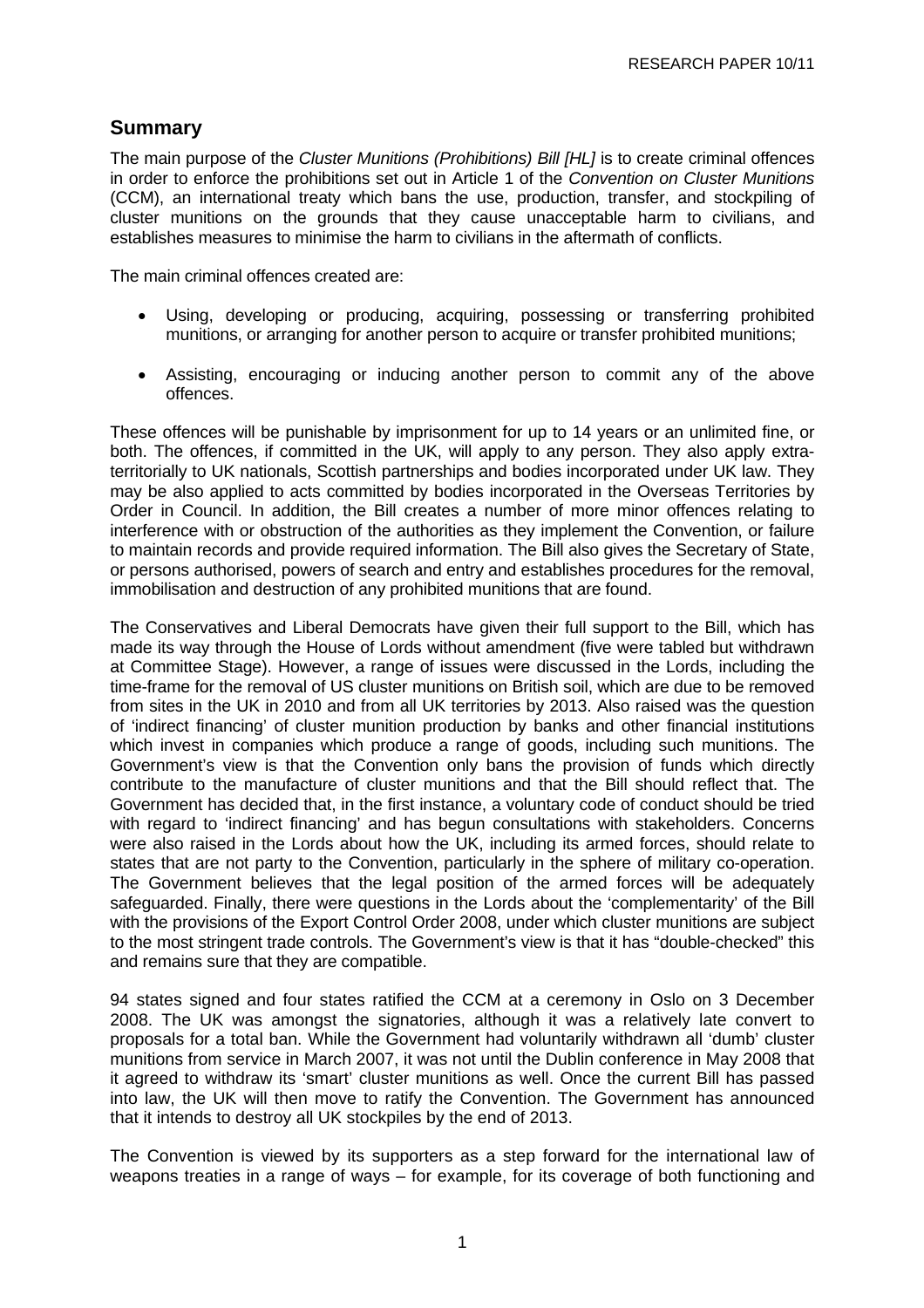malfunctioning cluster munitions, the clarity and breadth of its definitions of the weapon; its expansion and strengthening of victim assistance obligations; its attribution of a special responsibility for the clearance of explosive remnants of war to States Parties that have used cluster munitions; the inclusion of a requirement for States Parties to promote support for the Treaty and its norms; and – more contentiously – an implied duty to prevent non-state actors from using cluster munitions.

The Convention has yet to come into force. There are a range of issues that will face those seeking in future to implement its provisions at the national and international levels. Not least among them are 'universalising' the Convention – that is, encouraging as many states as possible, including major users and producers such as the US, China, Russia, India, Pakistan and Israel that stayed outside the 'Oslo process', to sign and ratify it. Part of the challenge in this regard will be handling the relationship between the Convention on Cluster Munitions and the UN-based negotiations on cluster munitions that have been taking place since 2001 under the Convention on Certain Conventional Weapons (CCW). The 'Oslo process' which lead to the CCM arose out of frustration on the part of some states that the CCW process would not lead to a legally binding instrument. There remain fears that the continuing CCW process will give the major users and producers still outside the CCM a pretext for remaining so. The Government disagrees, viewing the CCW process as a valuable "step along the road". Other challenges to be faced in future include the destruction of stockpiles, strengthening assistance to victims, upholding the special responsibility of States Parties that have used cluster munitions for the clearance of explosive remnants of war, tackling the use of cluster munitions by non-state armed groups and ending all investment in cluster munition production.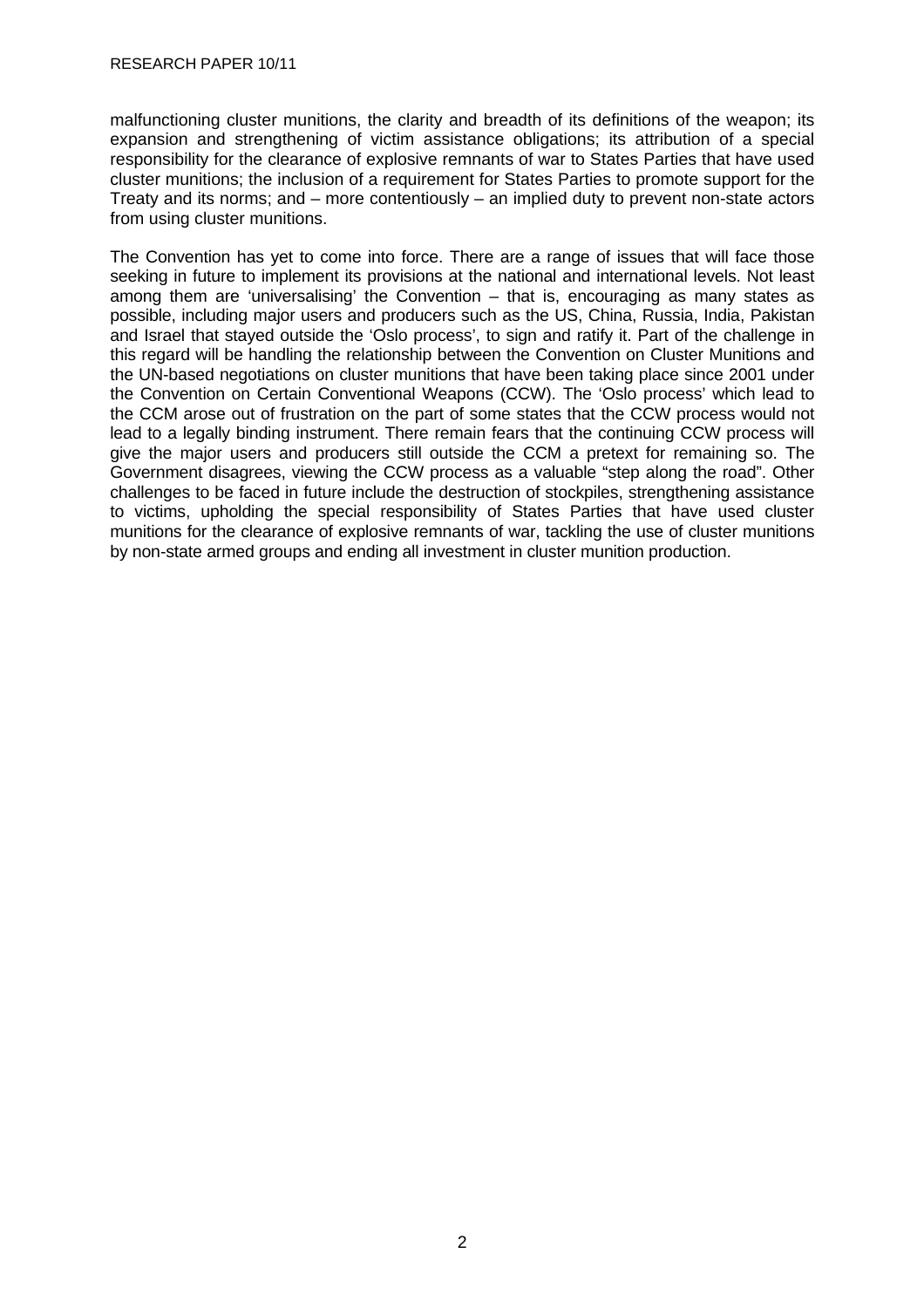# <span id="page-8-0"></span>**1 Why is the Bill needed?**

According to the Explanatory Notes that accompany the Bill:

3. The main purpose of this Bill is to create criminal offences in order to enforce the prohibitions set out in Article 1 of the Convention on Cluster Munitions that was signed by the Foreign Secretary in Oslo on 3rd December 2008, and to which the United Kingdom wishes to become a State Party. The Convention on Cluster Munitions will be referred to in these notes as "the Convention."

4. Article 1 of the Convention prohibits States Parties from using, developing, producing, otherwise acquiring, stockpiling, retaining or transferring cluster munitions; and from assisting, encouraging or inducing anyone else to engage in these prohibited activities. The Article 1 prohibitions also apply to explosive bomblets that are specifically designed to be dispersed or released from dispensers affixed to aircraft. Criminalising these prohibited activities is necessary because Article 9 of the Convention stipulates that:

"Each State Party shall take all appropriate legal, administrative and other measures to implement this Convention, including the imposition of penal sanctions to prevent and suppress any activity prohibited to a State Party under this Convention undertaken by persons or on territory under its jurisdiction or control."[1](#page-8-0)

Once criminal offences have been created through this Bill, the UK will then move to ratify the *Convention on Cluster Munitions*.

Signatories to an international treaty are expected, pending ratification, to refrain from acts which would defeat its object and purpose.<sup>[2](#page-8-0)</sup> Treaties are ratified by the Foreign Secretary or his/her representative, acting on behalf of the Crown (the 'Royal Prerogative'). Parliament does not currently have a direct role in treaty ratification but – as in this case –there may be parliamentary activity relevant to it, such as the passing of legislation needed to implement a treaty. Passing this Bill is not formally part of ratification, but it is necessary for ratification to proceed smoothly and to avoid potential conflicts between national obligations under the treaty and the domestic legal order.

## **2 About the** *Convention on Cluster Munitions***[3](#page-8-0)**

The *Convention on Cluster Munitions* (henceforth, the Convention) was adopted by 107 states at a Dublin conference on 30 May 2008. As described above, the Convention introduces a total ban on cluster munitions (its negative obligations). However, the Convention also incorporates a range of measures for stockpile destruction, clearance, victim assistance, compliance and national implementation (its positive obligations).

Article 2.2 of the Convention defines cluster munition as follows:

"Cluster munition" means a conventional munition that is designed to disperse or release explosive submunitions each weighing less than 20 kilograms, and includes those explosive submunitions.<sup>[4](#page-8-0)</sup>

<sup>1</sup> Available at: [http://www.publications.parliament.uk/pa/ld200910/ldbills/002/en/index\\_002.htm](http://www.publications.parliament.uk/pa/ld200910/ldbills/002/en/index_002.htm) [all links in footnotes accessed at 10 February 20101

Article 18 of the *Vienna Convention on the Law of Treaties*

<sup>3</sup> <sup>3</sup> Full text available at: [http://www.clusterconvention.org/downloadablefiles/ccm77\\_english.pdf](http://www.clusterconvention.org/downloadablefiles/ccm77_english.pdf)

Subsequent sections of Article 2 go on to describe what this definition does not cover and set out additional relevant definitions – for example, "explosive submunition" and "failed cluster munition"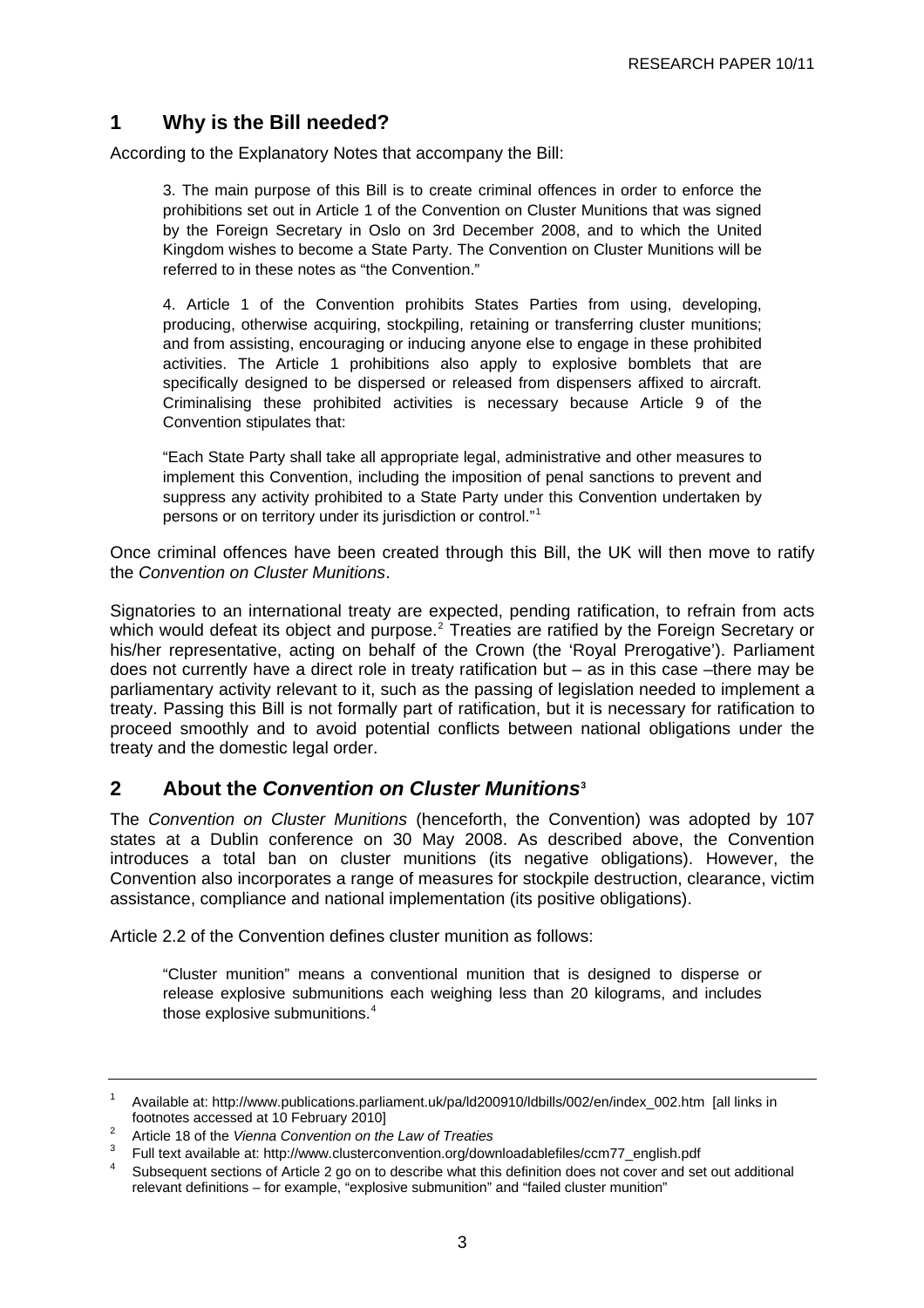<span id="page-9-0"></span>On 3 December 2008, at a ceremony in Oslo, 94 states signed and four ratified the Convention. At the time of writing, the number of signatories has risen to 104. Ratifications stand at 27, which is three short of the 30 needed to bring the Convention into force, which will happen six months after the thirtieth ratification has been lodged.<sup>[5](#page-9-0)</sup> Reservations by States Parties are not permitted.<sup>[6](#page-9-0)</sup> Until the Convention comes into force, cluster munitions remain circumscribed by customary humanitarian law and existing regional and national export control regulatory frameworks.

The Convention is viewed by its supporters as a step forward for the international law of weapons treaties in a range of ways – for example, for its coverage of both functioning and malfunctioning cluster munitions, the clarity and breadth of its definitions of the weapon; its expansion and strengthening of victim assistance obligations; its attribution of a special responsibility for the clearance of explosive remnants of war to States Parties that have used cluster munitions; the inclusion of a requirement for States Parties to promote support for the Treaty and its norms; and – more contentiously – an implied duty to prevent non-state actors from using cluster munitions.<sup>[7](#page-9-0)</sup>

The UK was amongst the signatories in Oslo. However, its stance had not always been so unambiguously positive. While the Government had voluntarily withdrawn all 'dumb' cluster munitions from service in March 2007, it was not until the Dublin conference in May 2008, - which the Prime Minister, Gordon Brown, attended – that it agreed to withdraw its 'smart' cluster munitions. Previously the Government argued that, because 'smart' cluster munitions were able to discriminate between targets and had mechanisms to self-destruct, selfneutralise or self-deactivate, they did not cause unacceptable harm to civilians and should remain in service.<sup>[8](#page-9-0)</sup> Following this change of stance, the Government has announced that all UK stockpiles will be destroyed by the end of 2013.

Assuming that the UK ratifies the Convention in the near future, it is required to submit its first report under the Convention within 180 days of the Convention entering into force. Thereafter, it must present an annual report setting out what steps it has taken to honour its obligations under the Convention.<sup>[9](#page-9-0)</sup> The UK hopes to play a full part at the first meeting of States Parties to the Convention, which is expected to take place in Laos in November 2010.[10](#page-9-0)

The negotiating process that culminated in the December 2008 ceremony had begun two years' earlier, when Norway, supported by other states, announced that it was launching its own initiative outside of UN disarmament negotiations under the auspices of the *Convention on Certain Conventional Weapons* (CCW), which had failed to produce agreement to move towards a legally binding ban. Canada had previously taken the same course in the 1990s with regard to landmines.<sup>[11](#page-9-0)</sup>

<sup>5</sup> The Cluster Munition Coalition keeps a running total of current signatures and ratifications on its website. See: <http://www.stopclustermunitions.org/treatystatus/>6

Reservations are declarations by a state that it considers itself exempt from one or more specific provisions of an international treaty. Where reservations are permitted, other states may declare that they do not accept them. States Parties are those states that have ratified or acceded to an international treaty.

B. Docherty, "Breaking new ground: The Convention on Cluster Munitions and the evolution of International Humanitarian Law", *Human Rights Quarterly*, 31 (2009), pp. 943-59. Available at:

[http://muse.jhu.edu/journals/human\\_rights\\_quarterly/v031/31.4.docherty.html](http://muse.jhu.edu/journals/human_rights_quarterly/v031/31.4.docherty.html) 8

For a discussion of the military utility of cluster munitions, see Library Standard Note SN/IA/4339, *Cluster Munitions* [last updated 21 May 2007]

HL Deb 8 December 2009 c1021

<sup>10</sup> Ibid., c1024

<sup>&</sup>lt;sup>11</sup> Docherty, "Breaking new ground", p. 938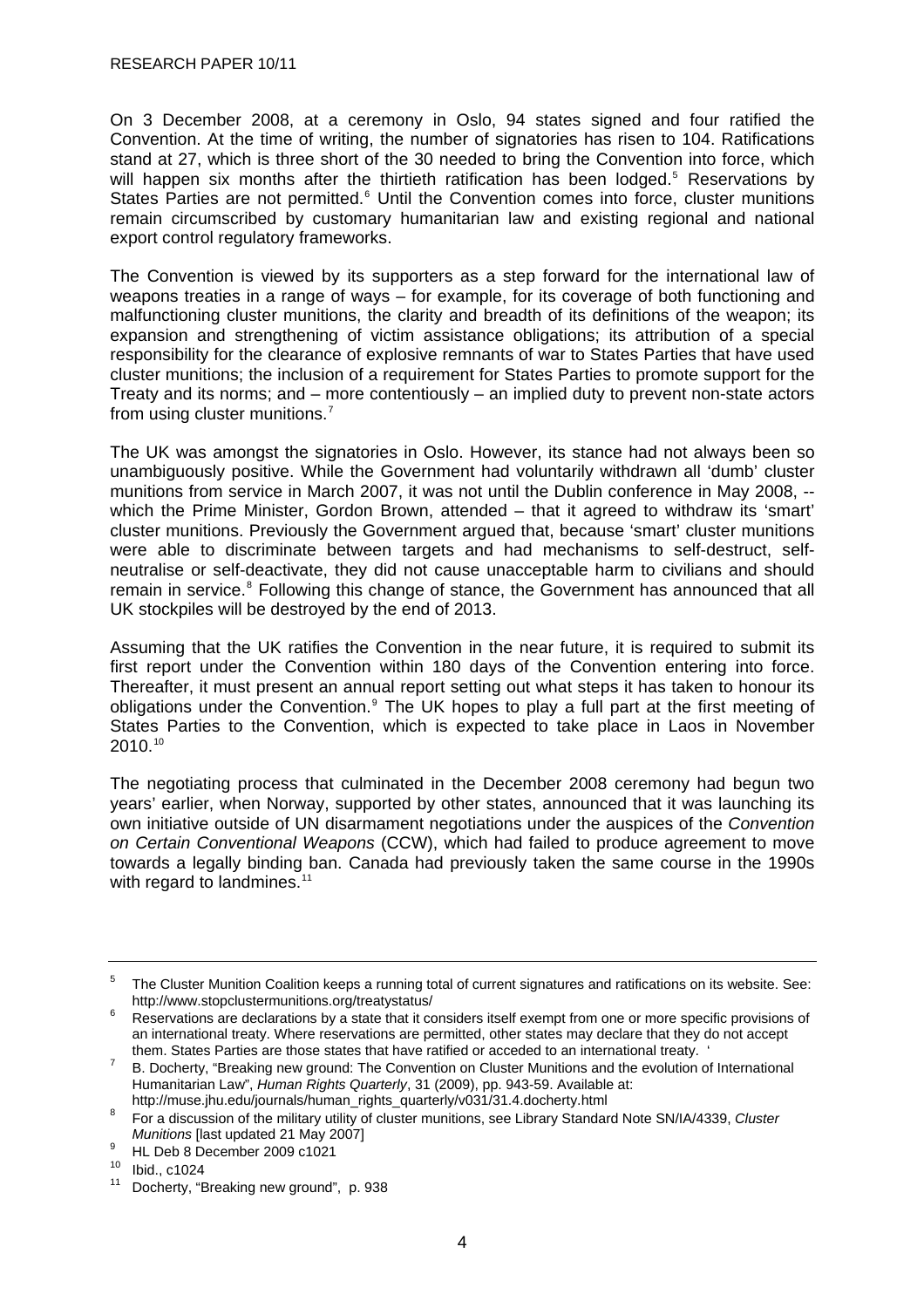<span id="page-10-0"></span>The CCW process led in 2003 to the adoption of Protocol V to the CCW on Explosive Remnants of War, but this did not contain any prohibitions on the production, use, stockpiling or transfer of cluster munitions, focusing instead on post-conflict assistance to reduce the long-term effects of their use. The UK has signed, but not ratified, Protocol V, which came into force in 2006.[12](#page-10-0)

# **3 Content of the Bill**

This section of the paper briefly describes some of the main aspects of the Bill, which, when passed, will be known as the *Cluster Munitions (Prohibitions) Act 2010*. The Act will extend to England, Wales, Scotland and Northern Ireland.

**Clause 1** (along with Schedule 1) sets out the munitions to which the legislation will apply. It does so in terms of the definitions given in the Convention.

As stated above, the Bill is primarily concerned with the creation of criminal offences in order that the UK can enforce its obligations under the Convention. The Explanatory Notes that accompany the Bill summarise the main criminal offences set out in **Clause 2** of the Bill and the punishment that may be incurred:

14. Clause 2 creates the criminal offences which are central to this Bill. The offences apply to breaches of the prohibitions set out in Article 1(1) of the Convention. These criminal offences are the penal sanctions required by Article 9 of the Convention set out in paragraph 4 above.

15. *Subsection (1)* makes it an offence for a person to use, develop or produce, acquire, possess or transfer prohibited munitions. It also makes it an offence to make arrangements under which another person either acquires or transfers a prohibited munition.

16. *Subsection (2)* makes it an offence for a person to assist, encourage or induce another to engage in any conduct mentioned in subsection (1).

17. *Subsection (3)* provides that an offence under this clause will be punishable on conviction on indictment with imprisonment for up to fourteen years or an unlimited fine, or both. $13$ 

The Bill creates several other offences in subsequent enforcement Clauses, some of which are also punishable by a term of imprisonment (see below).

**Clause 4** of the Bill defines to whom the offences created in Clause 2 will apply. It establishes that the offences, if committed in the UK, will apply to any person. If committed elsewhere in the world, they will apply extra-territorially to UK nationals, Scottish partnerships and bodies incorporated under UK law.[14](#page-10-0) Clause 2 may be applied to acts committed by bodies incorporated under the laws of the Channel Islands, the Isle of Man or any Overseas Territory by Order in Council.

**Clauses 5-9** provide defences for certain permitted purposes set out in the Convention – for example, where a person is involved in the destruction of cluster munition stockpiles or in

 $12$  For further information about Protocol V, see the UN disarmament webpage on the CCW at: [http://www.unog.ch/80256EE600585943/\(httpPages\)/4F0DEF093B4860B4C1257180004B1B30?OpenDocum](http://www.unog.ch/80256EE600585943/(httpPages)/4F0DEF093B4860B4C1257180004B1B30?OpenDocument)

[ent](http://www.unog.ch/80256EE600585943/(httpPages)/4F0DEF093B4860B4C1257180004B1B30?OpenDocument) 13 Available at: [http://www.publications.parliament.uk/pa/ld200910/ldbills/002/en/index\\_002.htm](http://www.publications.parliament.uk/pa/ld200910/ldbills/002/en/index_002.htm) 14 A Scottish Partnership is a business established in Scotland under *The Partnership Act of* 1890. The Government has stated that not all countries that have passed implementing legislation have included extraterritorial application in its provisions. See HL Deb 8 December 2009 c994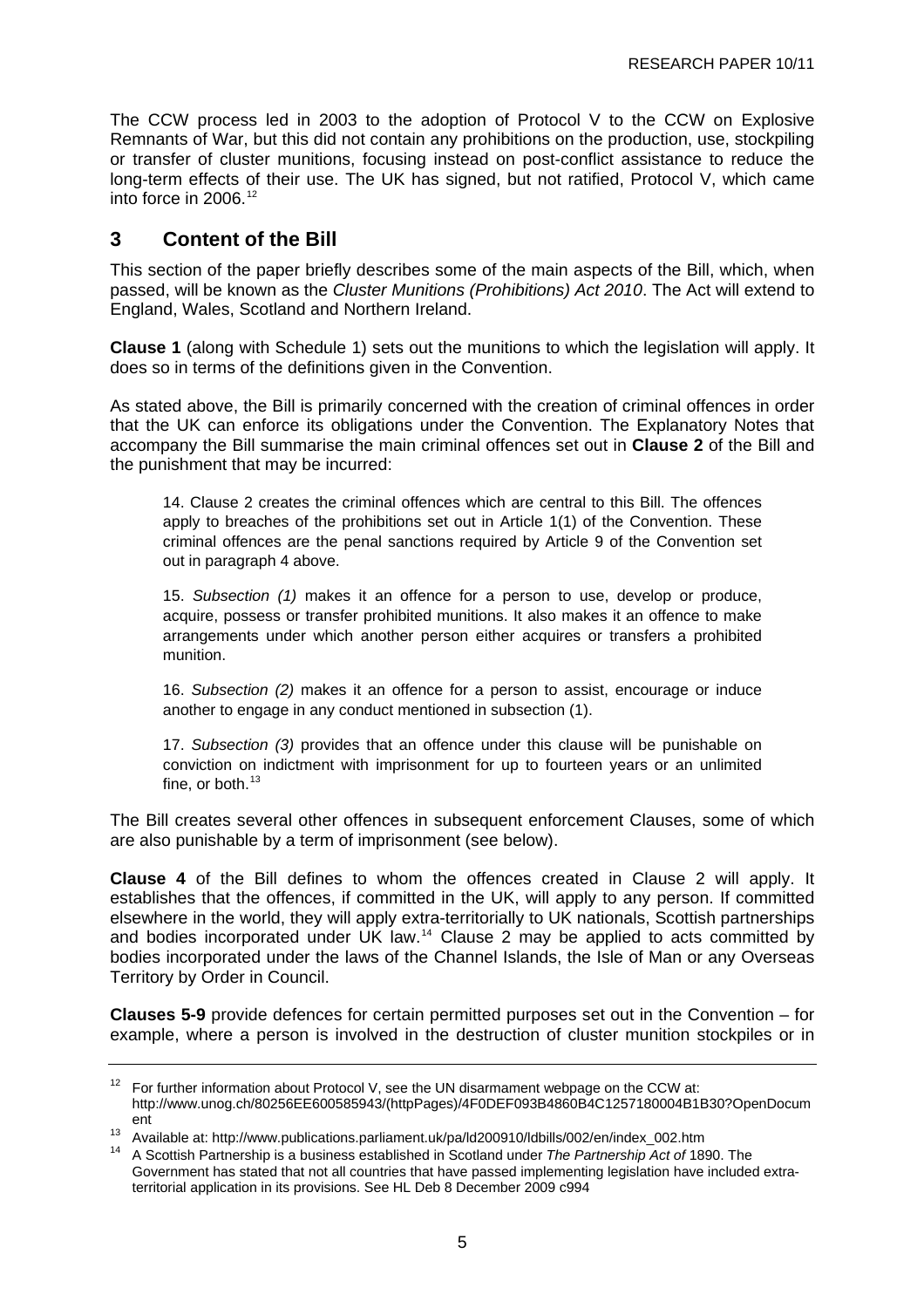<span id="page-11-0"></span>training on disposal techniques, or where military personnel or UK nationals are involved in international military operations or activities with states that have not ratified the Convention.<sup>[15](#page-11-0)</sup>

**Clauses 11-16** give a range of powers to the Secretary of State, or persons authorised by her/him, including the power to enter premises and search for prohibited munitions, and then to remove, immobilise or destroy them. Clause 14 provides that, subject to proper notification being served within six months, munitions that have been removed must be destroyed, or authorised for destruction, within twelve months, with reasonable costs being incurred by the person who had possessed the munitions, or otherwise returned to that person. Clause 15 provides for the same arrangements for munitions that it is practicable to immobilise but not remove.

**Clause 18** creates additional offences relating to interference with procedures set out in Clauses 11-16. These offences are punishable by fines, with the exception of knowingly making a false or misleading statement in response to a notice and then being convicted on indictment, rather than by summary conviction. A penalty of up to two years' imprisonment or a fine, or both, applies in this instance.

**Clause 20** enables the UK to make the reports required by the Convention, the first of which is required of States Parties within 180 days of the Convention entering into force and annually thereafter. It gives the Secretary of State the powers, subject to proper notification, to require people to maintain records and provide relevant information. Failure to comply is subject to a fine or, if a person knowingly makes a false or misleading statement and is convicted on indictment, two years' imprisonment or a fine, or both.

**Clauses 21-22** provide powers to search and obtain evidence. Wilful obstruction of these powers is punishable by fines.

**Clause 23** protects information by making it an offence, subject to a number of exceptions, to disclose any information obtained under the Bill or the Convention. The disclosure of information in contravention of this Clause is punishable by fines and/or up to two years' imprisonment.

**Clauses 24-28** cover the role of the Attorney General or the Attorney General for Northern Ireland, forfeiture in case of conviction, offences by bodies corporate, safeguards in connection with the exercise of powers of entry, and service of notices.

# **4 The Bill in the House of Lords**

## **4.1 First Reading**

The First Reading of the Cluster Munitions (Prohibition) Bill [HL] took place on 19 November 2009. It was introduced as Bill 2 of 2009-10.

## **4.2 Second Reading**

The Second Reading of the Bill took place on 8 December 2009.

The Bill was universally welcomed.

Moving the Bill, Baroness Kinnock of Holyhead said:

<sup>&</sup>lt;sup>15</sup> In the Explanatory Notes, this is referred to as the "interoperability defence". Further clarification of Clause 9 can be found in Schedule 2 of the Bill.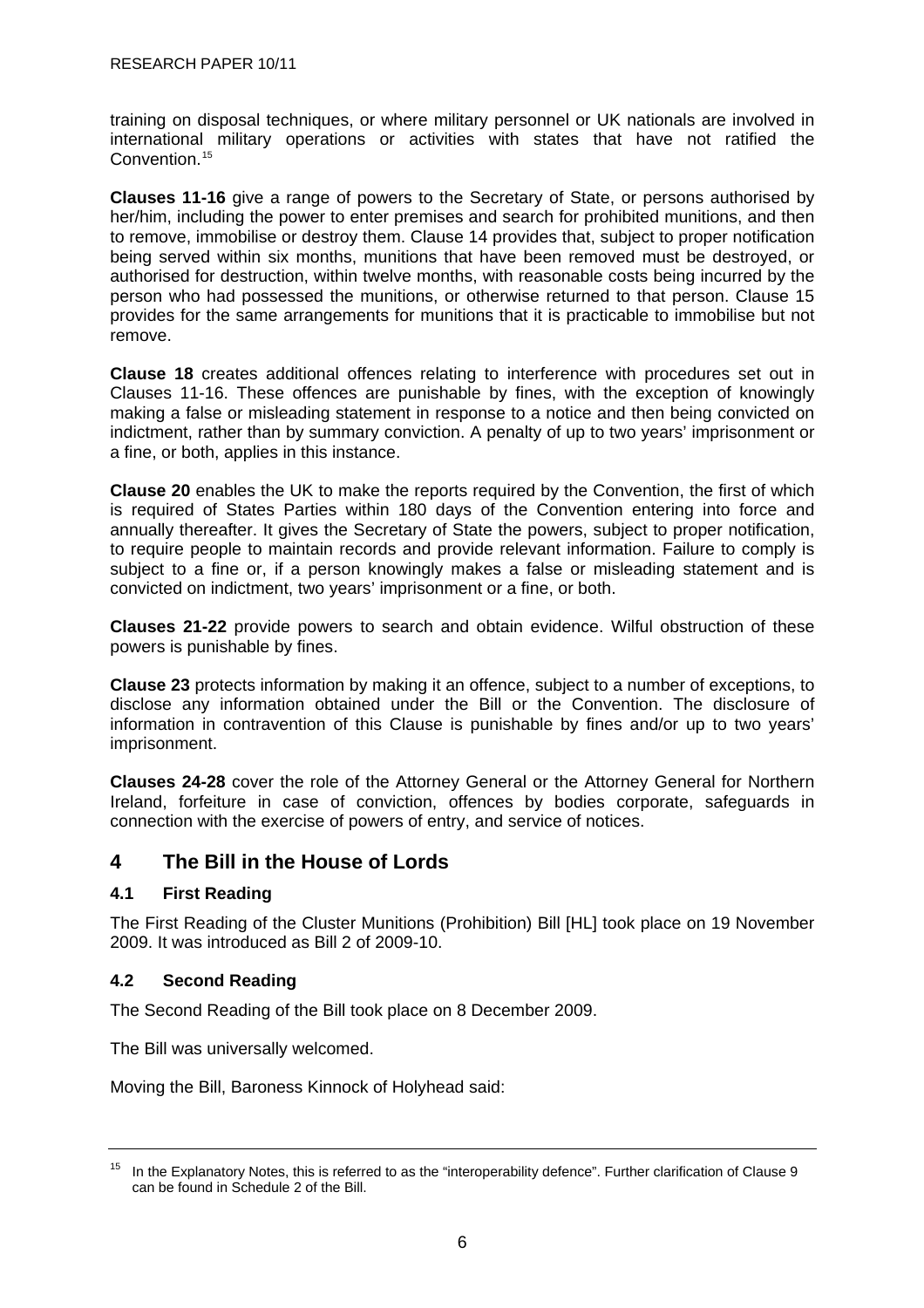<span id="page-12-0"></span>This Bill and the UK's subsequent ratification will send a clear, strong signal and a political message to other countries that a new standard is being established in international humanitarian law. With this legislation the UK will again set a strong example and continue our leading role in making the world a safer and more secure place.<sup>[16](#page-12-0)</sup>

Baroness Northover, International Development spokesperson for the Liberal Democrats, and the Rt Hon Lord Howell of Guildford, Foreign Affairs spokesperson for the Conservatives, both enthusiastically welcomed the Bill. Many contributors to the debate paid particular tribute to Lords Dubs and Elton for their efforts on the issue over the years, working closely with the Cluster Munition Coalition (CMC), a broad-based coalition of NGOs, to persuade the Government to support a total ban.<sup>[17](#page-12-0)</sup>

A range of questions and concerns were raised by contributors to the debate. Below is a brief summary of some of the points made and Baroness Kinnock's specific response, where one was given.<sup>[18](#page-12-0)</sup>

Baroness Northover was amongst those who asked for specific information about when the UK's stockpile will be destroyed and when the US's holdings of cluster munitions on UK soil will be removed.<sup>[19](#page-12-0)</sup> Lord Hannay of Chiswick also raised this last concern.<sup>[20](#page-12-0)</sup> Lord Lee of Trafford asked whether the time-frame for the removal of US cluster munitions on British soil, which under the Convention is required within eight years of it coming into force, could be accelerated.[21](#page-12-0)

Baroness Kinnock emphasised that US stockpiles were under UK jurisdiction but not UK control. She added that, following an agreement signed by the two governments in June 2008:

[...] our understanding is that the US has identified the cluster munitions on UK territory as exceeding operational planning requirements. These cluster munitions will be removed from sites in the UK in 2010 and from all UK territories by 2013. $^{22}$  $^{22}$  $^{22}$ 

Responding to a Government statement made the day before the Second Reading, Baroness Northover was also amongst those who raised the "indirect financing" of cluster bomb production by banks and other financial institutions which invest in companies that produce a range of goods, including cluster munitions, calling on the Government to take  $\alpha$  action on the issue.<sup>[23](#page-12-0)</sup> In drafting the Bill, the Government has taken the view that the Convention only imposes a ban on the provision of funds that directly contributed to the manufacture of cluster munitions. Such "direct financing" will be illegal under the Bill, if passed. However, this means that the provision of funds to companies that manufacture a range of goods, including cluster munitions – indirect financing – will not be illegal under the

<sup>16</sup> HL Deb 8 December 2009 c996

<sup>17</sup> In late 2006 Lord Dubs had introduced a Cluster Munitions (Prohibition) Bill in the Lords, where it was passed. It was sent to the Commons but did not get beyond its First Reading. The CMC's website is available at: [http://www.stopclustermunitions.org/.](http://www.stopclustermunitions.org/) For its most recent newsletter, see:<br>http://www.stopclustermunitions.org/wp/wp-content/uploads/2009/11/cmc-newsletter-october.pdf

 $18$  She undertook to write to those whose questions were not addressed in her response.

<sup>19</sup> HL Deb 8 December 2009 c1000

<sup>20</sup> Ibid., c1010-11

<sup>21</sup> Ibid., c1015

<sup>&</sup>lt;sup>22</sup> HL Deb 8 December 2009 c1020. The US Visiting Force is required to provide an annual declaration of its inventory of weapons to the Ministry of Defence. The number, types and locations of these weapons is not made public for "operational and security reasons, and to ensure relations between the UK and US are not prejudiced". See HC Deb 8 December 2009 c206W.

prejudiced . See HC Deb 8 December 2009 c1000. For the full text of the Government's Written Statement on the issue, see HC Deb 7 December 2009 c2WS.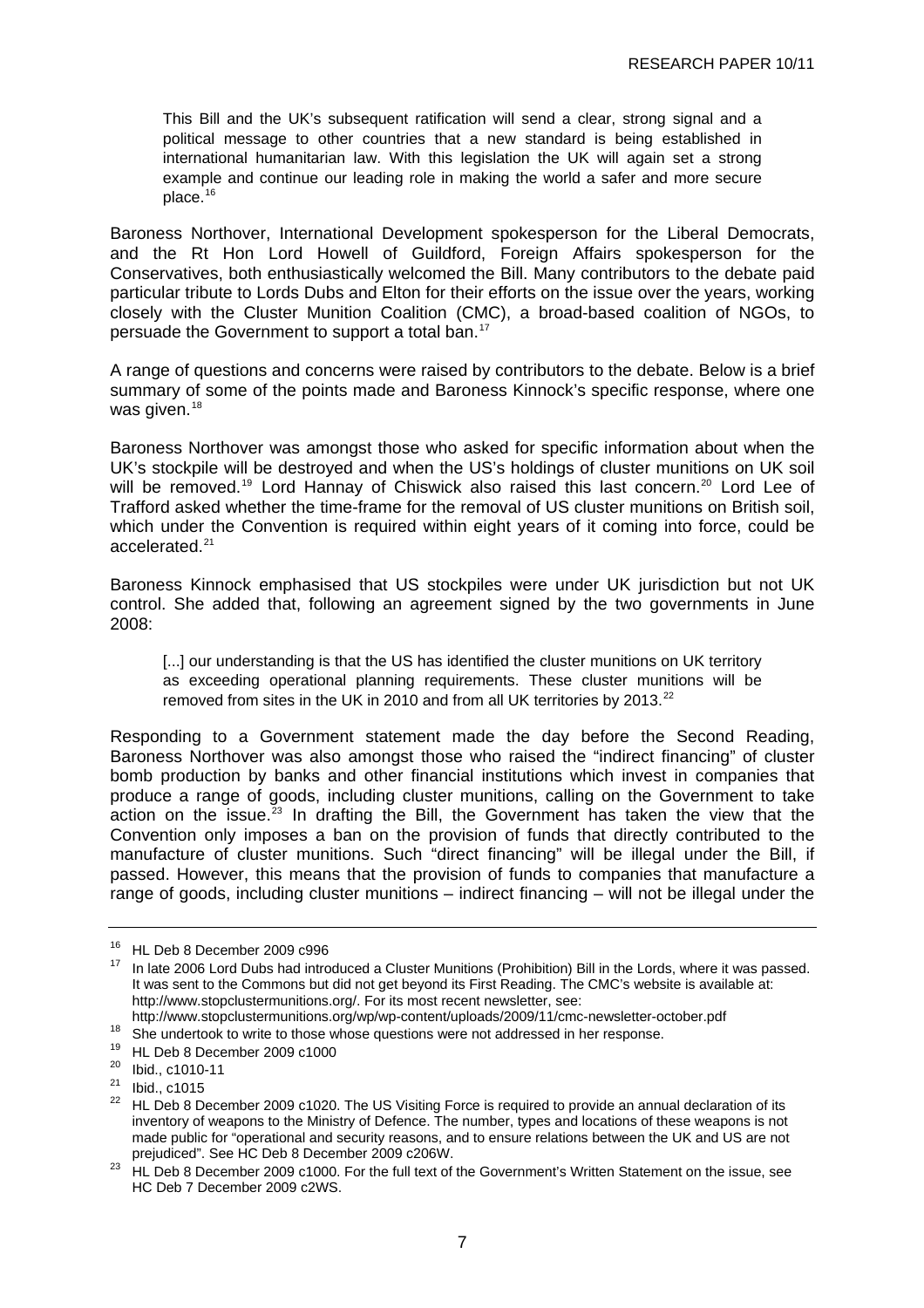<span id="page-13-0"></span>Bill. The Lord Bishop of Salisbury suggested that the Bill be amended to "include a comprehensive prohibition on investment in, or provision of, financial services to any company involved in the production of cluster munitions", citing Luxembourg and Ireland as states that had taken this step.<sup>[24](#page-13-0)</sup> Lord Howell agreed that the issue "needs more attention".<sup>[25](#page-13-0)</sup>

Baroness Kinnock responded that "the complex nature" of indirect financing means that further consultation is needed on the issue. She said that voluntary "guidance" would be developed but that the issue should not be allowed to hold up the UK's efforts to ratify the Convention.[26](#page-13-0) She stated that Ireland had banned only public financing and that Luxembourg had not provided for any sanctions in law against such investment. She asserted that the Government's approach would cover all public and private financing and establish an "effective prohibition on financing".[27](#page-13-0) Later, she also said that the Government would consider reviewing "public investment guidelines".<sup>[28](#page-13-0)</sup> This issue is discussed in greater detail in section 5.4 of this paper.

Lord Dubs was amongst those who urged the Government to persuade all the countries of the Commonwealth and beyond, including the major users and producers that had not yet done so, to sign and ratify the Convention.[29](#page-13-0)

The Lord Bishop of Salisbury was the first to express concerns about how the UK, including its armed forces, should relate to states that are not party to the Convention, particularly in the sphere of military co-operation. He suggested that the Bill should contain more restrictive provisions in these regards, or at least "some kind of code of practice".<sup>[30](#page-13-0)</sup> Lord Howell raised this issue in terms of the military concept of "interoperability", stating that future joint operations should not become "tangled up in interminable arguments about interpreting the convention".[31](#page-13-0) He sought reassurance on the matter.

Baroness Kinnock replied that Clause 9 of the Bill and the provisions of the Convention:

safeguard the legal position of our military on the ground, including in the most exacting combat situations, to avoid any prosecution or difficulty that may occur as they continue to work alongside coalition partners who are not yet ready to sign up to the convention.<sup>[32](#page-13-0)</sup>

More generally, the Lord Bishop of Salisbury argued that the Bill should be more comprehensive in its coverage of the issues and include fuller references to the "positive obligations" set out in the Convention.<sup>[33](#page-13-0)</sup> Lord Hannay also raised this last point.<sup>[34](#page-13-0)</sup>

Lord Hannay also asked whether there was a case for "challenge inspections" under the Convention and whether non-signatories might be persuaded to establish a *de facto* 

<sup>24</sup> HL Deb 8 December 2009 c1006

 $25$  Ibid., c1017

<sup>26</sup> Ibid., c1021

<sup>27</sup> Ibid., c1022

 $\frac{28}{29}$  Ibid., c1022

 $^{29}$  Ibid., c1002-3

 $\frac{30}{31}$  Ibid., c1005-6

 $\frac{31}{32}$  Ibid., c1018

 $\frac{32}{33}$  Ibid., c1021

 $\frac{33}{34}$  Ibid., c1006-7<br> $\frac{34}{1}$  Ibid. c1010

Ibid., c1010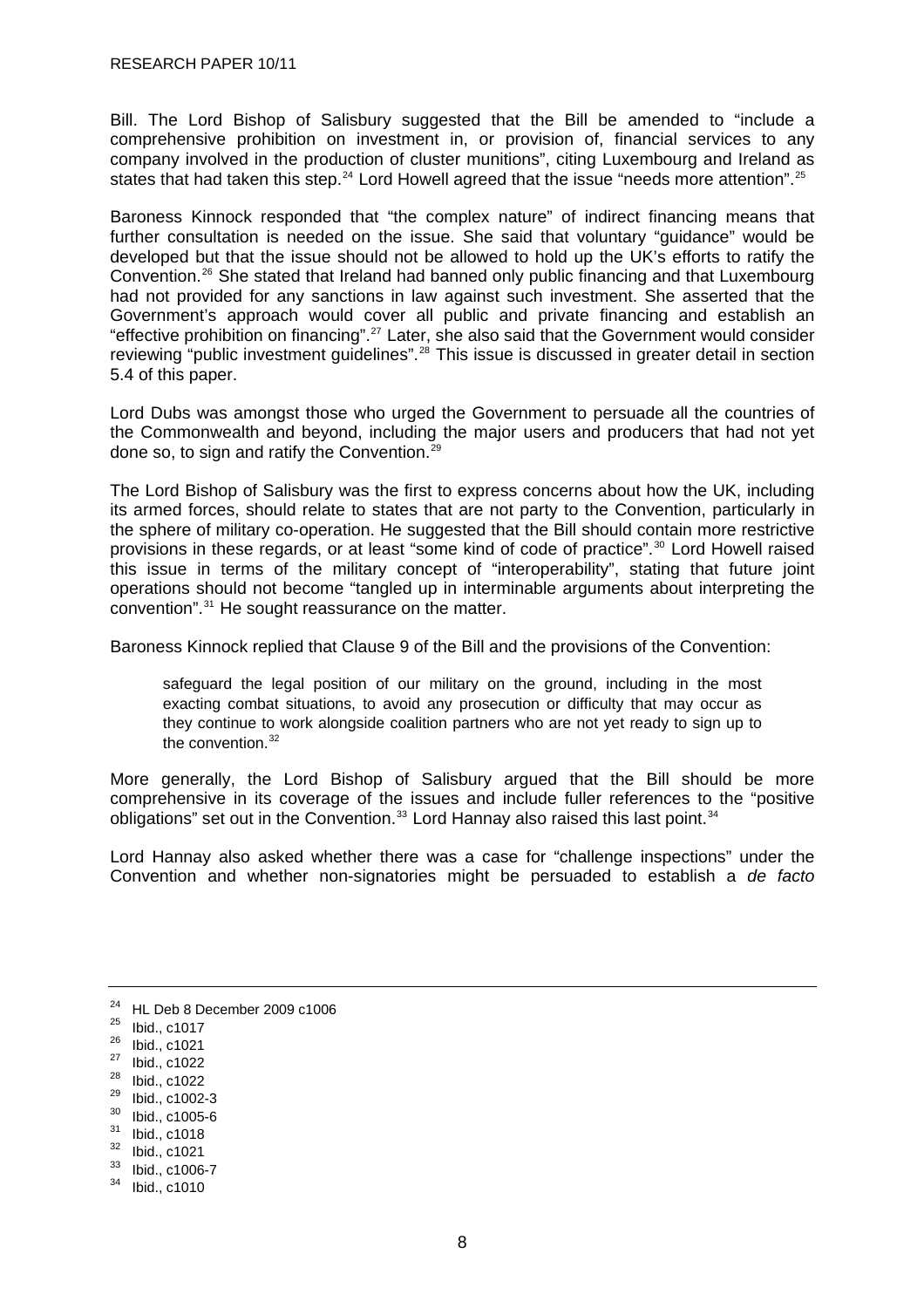<span id="page-14-0"></span>moratorium on the use of cluster munitions where there are civilian populations.<sup>[35](#page-14-0)</sup> Baroness Kinnock of Holyhead agreed to "see what progress we can make on these matters".<sup>[36](#page-14-0)</sup>

Lord Hannay further expressed concern about the 'complementarity' of the Bill and the [Export Control Order 2008](http://www.opsi.gov.uk/si/si2008/uksi_20083231_en_1) (SI 2008 No. 3231), which designated cluster munitions as 'Category A', and thereby subject to the most stringent trade controls. Baroness Kinnock had described the Order as having "effectively banned trade in cluster munitions by any UK entities."<sup>[37](#page-14-0)</sup> Lord Hannay characterised the 2008 Order as "a bit more rigorous" than the Bill.<sup>[38](#page-14-0)</sup> However, Baroness Kinnock assured him that they are entirely complementary, including with regard to the trans-shipment of cluster munitions, which, she clarified, is also banned under the Bill.<sup>[39](#page-14-0)</sup>

Baroness Whitaker was puzzled as to why the Bill states that the Attorney-General's consent is required for prosecution, arguing that other laws do not do so.<sup>[40](#page-14-0)</sup> Baroness Kinnock agreed to consider this point.<sup>[41](#page-14-0)</sup>

Lord Howell expressed some reservations about the way in which the Bill grants powers to officials to enter people's homes. He acknowledged that these powers may be necessary but said that care should also be taken over how such powers are exercised.<sup>[42](#page-14-0)</sup>

Baroness Tonge asked the Government pro-actively to look ahead and try to identify the weapons currently in development which, in ten years' time, politicians and campaigners may have to ban on humanitarian grounds – with a view to pre-empting their production.<sup>[43](#page-14-0)</sup> Lord Lee of Trafford suggested that such a weapon might be the ballistic sensor fused munition, which is due to come into service in 2012.<sup>[44](#page-14-0)</sup> In reply, Baroness Kinnock declined to speculate but sympathised with the "sentiments" expressed by Baroness Tonge. Baroness Kinnock assured Lord Lee that the ballistic sensor fused munition would be "compliant with the requirements of the convention."[45](#page-14-0)

Also discussed were issues such as past military use by the UK and other states of cluster munitions, and the transparency, reporting and victim assistance provisions of the Convention.

The Bill was read a second time without a vote and committed to a Grand Committee of the House.

## **4.3 Committee Stage**

The Committee sat on 6 January 2010. Five amendments were proposed by Lord Howell, speaking for the Conservatives. Following discussion and clarification, all were withdrawn, leaving the provisions of the Bill unchanged. Lord Hannay, amongst others, was also an active participant in the discussion.

- 40 Ibid., c1008
- 41 Ibid., c1022

- 43 Ibid., c1014-15
- 44 Ibid., c1015

<sup>35</sup> HL Deb 8 December 2009 c1011-12

<sup>36</sup> Ibid., c1023

<sup>37</sup> Ibid., c992-93

<sup>38</sup> Ibid., c1011

<sup>39</sup> Ibid., c1023

<sup>42</sup> Ibid., c1019

<sup>45</sup> Ibid., c1023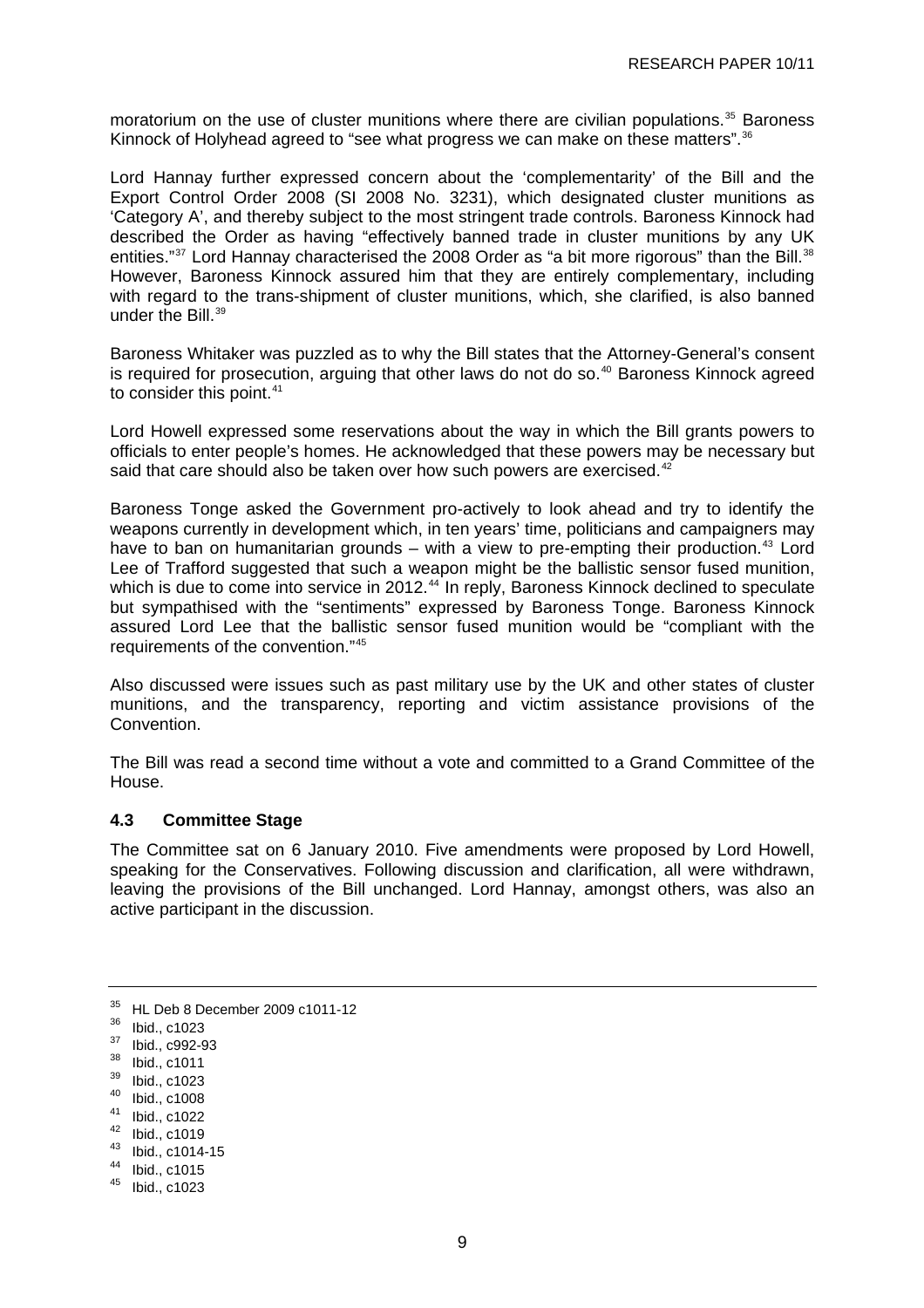<span id="page-15-0"></span>*Amendment 1* proposed that the Bill should include a ban in Clause 2 on the indirect financing of cluster bomb production. Replying, Baroness Kinnock restated the arguments against doing so that she had made during the Second Reading, reiterating that the Government did not preclude the possibility of legislation on the question in future if the voluntary code of conduct which it is now pursuing with interested private sector parties proves impossible to agree or is ultimately ineffective.<sup>[46](#page-15-0)</sup>

*Amendment 2* proposed that the Bill should include a provision in Clause 6 requiring the Government to publish guidelines establishing the maximum number of prohibited munitions that may be retained for "permitted purposes", such as training, detection, clearance and destruction measures. Baroness Kinnock argued that, as required under the Convention, the Government will limit the number that are retained and make this information public. However, she said:

It is difficult to anticipate how many cluster munitions we may need to retain for the training and development of countermeasures. The number may change depending on current circumstances [...] To set a fixed number in the Bill would make it inflexible and difficult to meet such needs.<sup>[47](#page-15-0)</sup>

Baroness Kinnock also noted that the Bill in this regard "mirrors similar provisions in the Landmines Act 1998.<sup>[48](#page-15-0)</sup>

*Amendment 3* proposed that the Bill in Clause 16 should refer to the need for evidence before the Secretary of State can exercise their power to authorise entering a premises where there are prohibited munitions. Baroness Kinnock argued that there were already adequate safeguards specified in both Clause 16 and Clause 27 of the Bill. She added that the Government had submitted a memorandum on the Bill's powers of search and entry to the Joint Committee on Human Rights, which "is fully satisfied that the Bill does not give rise to any human rights issues."[49](#page-15-0)

*Amendment 4* proposed that the Bill in Clause 20 should require anyone holding cluster munitions for permitted purposes to submit an annual report to the Secretary of State on the quantity being held and the reasons for holding them. Baroness Kinnock replied that the existing provisions in the Bill were adequate with regard to obtaining the necessary information and that here too they were similar to those to be found in the Landmines Act 1998, in relation to which there had been "no difficulties". Under this Act, the Ministry of **Defence** 

"requires that individuals provide annually details on the quantity retained [...] We intend that the mechanism for retained cluster munitions will be the same and that we will follow the same process."  $50$ 

*Amendment 5* related to concerns expressed by several members of the Lords about whether the Bill is compatible with the Export Control Order 2008. Lord Howell proposed a change to the wording of Clause 34 which would require the Secretary of State to issue a statement that this is the case before the Bill becomes law. Baroness Kinnock said that, following the Second Reading, where the issue had been raised, the Government had undertaken a "double check", remained sure that this was the case, and that such an amendment was therefore unnecessary.

<sup>46</sup> HL Deb 6 January 2010 GC3-5

<sup>47</sup> Ibid., GC5-7

<sup>48</sup> Ibid., GC7

 $^{49}$  Ibid., GC13-14<br> $^{50}$  Ibid. GC15-17

Ibid., GC15-17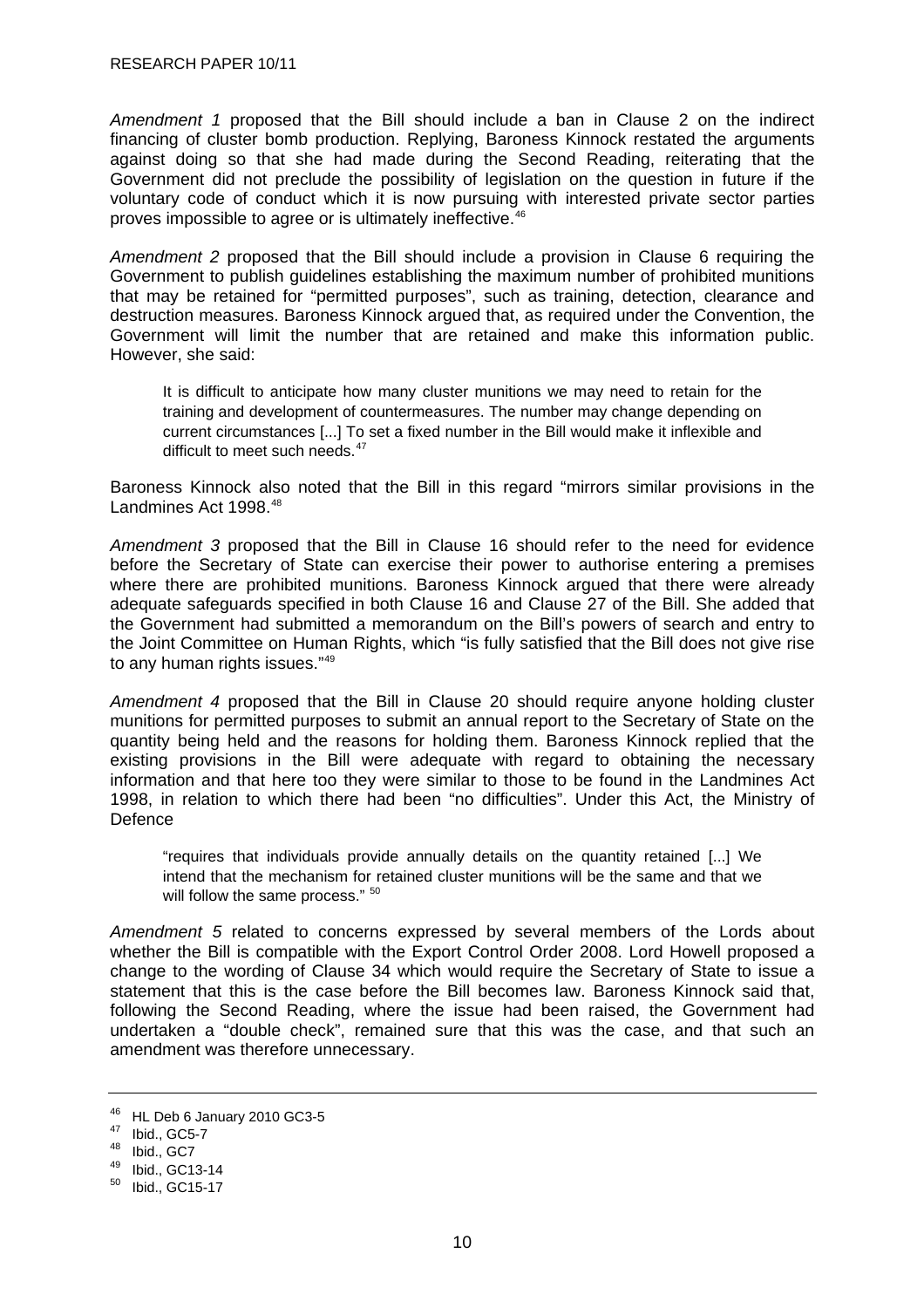<span id="page-16-0"></span>Lord Howell also raised questions regarding Clauses 1 (defining the munitions to which the Bill applies) and 9 (on "international military operations and activities") in the context of debate about whether they should stand part of the Bill. After discussion and clarifications from Baroness Kinnock, these Clauses were agreed as drafted.<sup>[51](#page-16-0)</sup> In the course of the discussion of Clause 1, Baroness Kinnock reassured Lord Howell that the Bill's prohibitions "do not extend to munitions designed to produce electrical or electronic effects such as the CBU-94/B."[52](#page-16-0)

## **4.4 Report Stage and Third Reading**

The Report stage took place on 20 January 2010. The Third Reading was held on 8 February 2010. There was no further substantive debate at either juncture and the Bill was sent, without amendment, to the House of Commons for its consideration.

## **5 Implementing the** *Convention on Cluster Munitions***: Future issues**

## **5.1 Universalisation**

A range of challenges face those states, including the UK, which are committed to the success of the Convention. The first challenge is to secure the 30 ratifications that will, six months on from when this is achieved, bring the Convention into force. Efforts to implement the Convention can then begin, although – as is the case with the UK – signatories may have already begun to take steps in this direction (see below). There is also nothing to prevent signatories from seeking to persuade other states to sign and ratify the Convention without delay, although it is accepted that states that have ratified will be in a stronger position to do so.

A priority for EU Member States that have signed or ratified the Convention will be persuading other EU Member States to sign it. Finland, Poland, Romania, Estonia, Latvia, Slovakia and Greece are yet to sign.<sup>[53](#page-16-0)</sup> Poland has explicitly indicated that it does not intend to sign.[54](#page-16-0) Finland, Estonia and Slovakia were amongst the countries which adopted the Convention at the Dublin conference in May 2008, which keeps alive hopes that they will eventually sign the treaty. At the time of writing, Norway, Ireland, Germany, Austria, Luxembourg, Slovenia, Malta, France, Spain and Belgium have both signed and ratified the Convention. All the other Member States have signed but not yet ratified it.

The Government has stated that it will be giving priority to persuading fellow Member States of the Commonwealth to sign and ratify the Convention. As at early December 2009, 26 Commonwealth member states, including the UK, had signed it. At the Commonwealth Heads of State and Government Meeting in Trinidad and Tobago in November 2009, the Government co-sponsored, with Australia, a declaration inviting non-signatories to sign the Convention. During the Second Reading of the Bill in the Lords, Baroness Kinnock said that she would be writing to all Commonwealth Foreign Ministers represented by High Commissioners in London urging them to sign as soon as possible.<sup>[55](#page-16-0)</sup>

 $51$  HL Deb 6 January 2010 GC1-3 and 7-13

 $\frac{52}{53}$  Ibid., GC2

<sup>53</sup> According to the Cluster Munition Coalition, Romania, Poland, Greece and Slovakia have produced and stockpiled cluster munitions, while Estonia has stockpiled cluster munitions. See:

<http://www.stopclustermunitions.org/take-action/><br>However, according to Human Rights Watch, Poland (along with Finland and Romania) has restricted the use of cluster munitions to their own national defence. Poland has also established "submunition reliability criteria for future production". See: [http://www.hrw.org/sites/default/files/related\\_material/2009.11.18.%20HRW%20Cluster%20Chart,%20Update](http://www.hrw.org/sites/default/files/related_material/2009.11.18.%20HRW%20Cluster%20Chart,%20Updated.pdf)

[d.pdf](http://www.hrw.org/sites/default/files/related_material/2009.11.18.%20HRW%20Cluster%20Chart,%20Updated.pdf)<br>
<sup>55</sup> HL Deb 8 December 2009 c996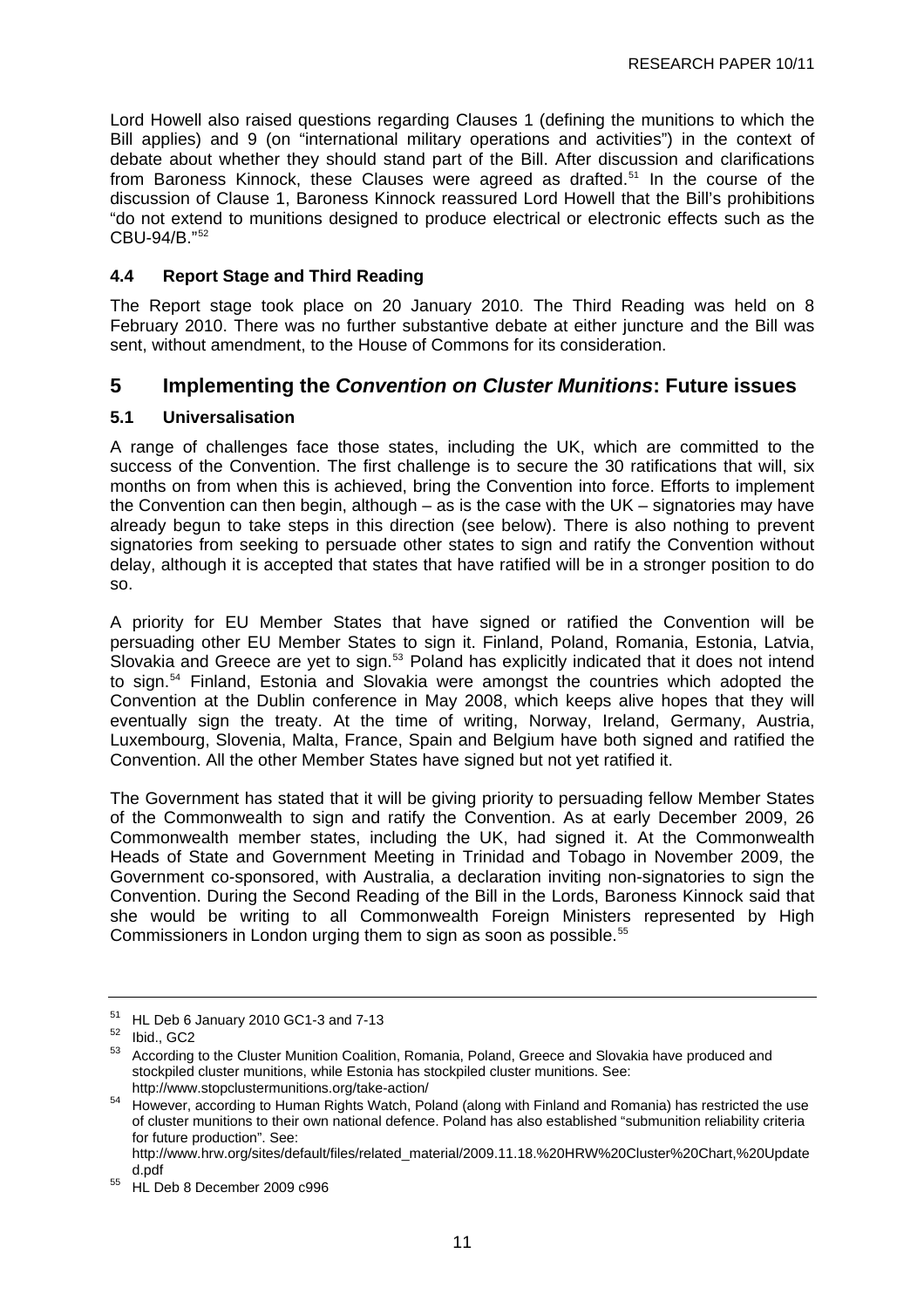<span id="page-17-0"></span>These efforts will contribute significantly to what is often described as the 'universalisation' of the Convention. However, perhaps the largest challenge will be winning over the major users and producers that did not participate in the 'Oslo process' – namely the US, China, Russia, India, Pakistan and Israel. Particular hope had been expressed by some observers that the Obama Administration would alter the US position once it took office. In December 2007, the US Congress passed legislation which restricted the export of cluster munitions to another country unless these munitions had at least a 99 per cent reliability rate and the importing country had pledged in writing that it would not use the weapon in civilian areas. These restrictions were made permanent in March 2009.<sup>[56](#page-17-0)</sup> However, although a wide-ranging review of US conventional arms control policy is being conducted, the Administration's stance on signing and ratifying the Convention has not yet changed and, on the face of it, looks unlikely to do so in the near future.<sup>[57](#page-17-0)</sup>

A State Department statement claims:

The United States shares in the international concern about the humanitarian impact of all munitions, including cluster munitions. That is one of the reasons that it spends more than any other country to eliminate the risk to civilians from landmines and all explosive remnants of war, including unexploded cluster munitions. That is also why the United States strongly supports negotiations on cluster munitions within the framework of the Convention on Conventional Weapons (CCW; <http://ccwtreaty.state.gov/aboutccw.htm>). All of the nations that produce cluster munitions are represented in the CCW.

Cluster munitions have demonstrated military utility. Their elimination from U.S. stockpiles would put the lives of its soldiers and those of its coalition partners at risk. Moreover, cluster munitions can often result in *much less collateral damage* than unitary weapons, such as a larger bomb or larger artillery shell would cause, if used for the same mission.<sup>[58](#page-17-0)</sup>

In its response to the Foreign Affairs Committee's June 2009 report on non-proliferation issues<sup>[59](#page-17-0)</sup>, the Government stated:

The Foreign Secretary made clear on signing the Convention on 3 December 2008 that the UK is committed to universalising the Convention on Cluster Munitions. The Government will encourage States outside the Convention to join it and will continue to support European Union efforts to promote the widest possible adherence to the Convention. The example we set by our own implementation will also be important in persuading other countries to join the Convention; in particular swift ratification will add

<sup>56 &</sup>quot;Obama takes US closer to total ban on cluster bombs", *The* Guardian, 13 March 2009. See also ["US](http://209.85.229.132/search?q=cache:XXnzgwJ0sowJ:ipsnews.net/news.asp%3Fidnews%3D40579+US+%2B+Congress+%2B+%22cluster+munitions%22+%2B+export&cd=2&hl=en&ct=clnk&gl=uk)  [Congress takes action on cluster bombs, child soldiers"](http://209.85.229.132/search?q=cache:XXnzgwJ0sowJ:ipsnews.net/news.asp%3Fidnews%3D40579+US+%2B+Congress+%2B+%22cluster+munitions%22+%2B+export&cd=2&hl=en&ct=clnk&gl=uk), *IPS*, 21 December 2007.

In addition, according to Human Rights Watch, the US has established "submunition reliability criteria for future production" and has pledged that after 2018 it will no longer use cluster munitions that result in more than one per cent unexploded ordnance. See:

[http://www.hrw.org/sites/default/files/related\\_material/2009.11.18.%20HRW%20Cluster%20Chart,%20Update](http://www.hrw.org/sites/default/files/related_material/2009.11.18.%20HRW%20Cluster%20Chart,%20Updated.pdf)

d.pdf<br><sup>57</sup> By contrast, the current review has led, for example, to announcements that the US would in future support UN-mandated efforts to agree an International Arms Trade Treaty and would also attend the December 2009

Review Conference on the 1997 Mine Ban Treaty.<br>58 Available at: <http://www.state.gov/t/pm/wra/c25930.htm>. For a full official statement of the US's cluster munitions policy, released in July 2008, see:

<http://www.defenselink.mil/releases/release.aspx?releaseid=12049>59 Foreign Affairs Committee, *Global Security: Non-Proliferation*, Fourth Report, Session 2008-09, HC 222, 14 June 2009. Available at: <http://www.publications.parliament.uk/pa/cm200809/cmselect/cmfaff/222/222.pdf>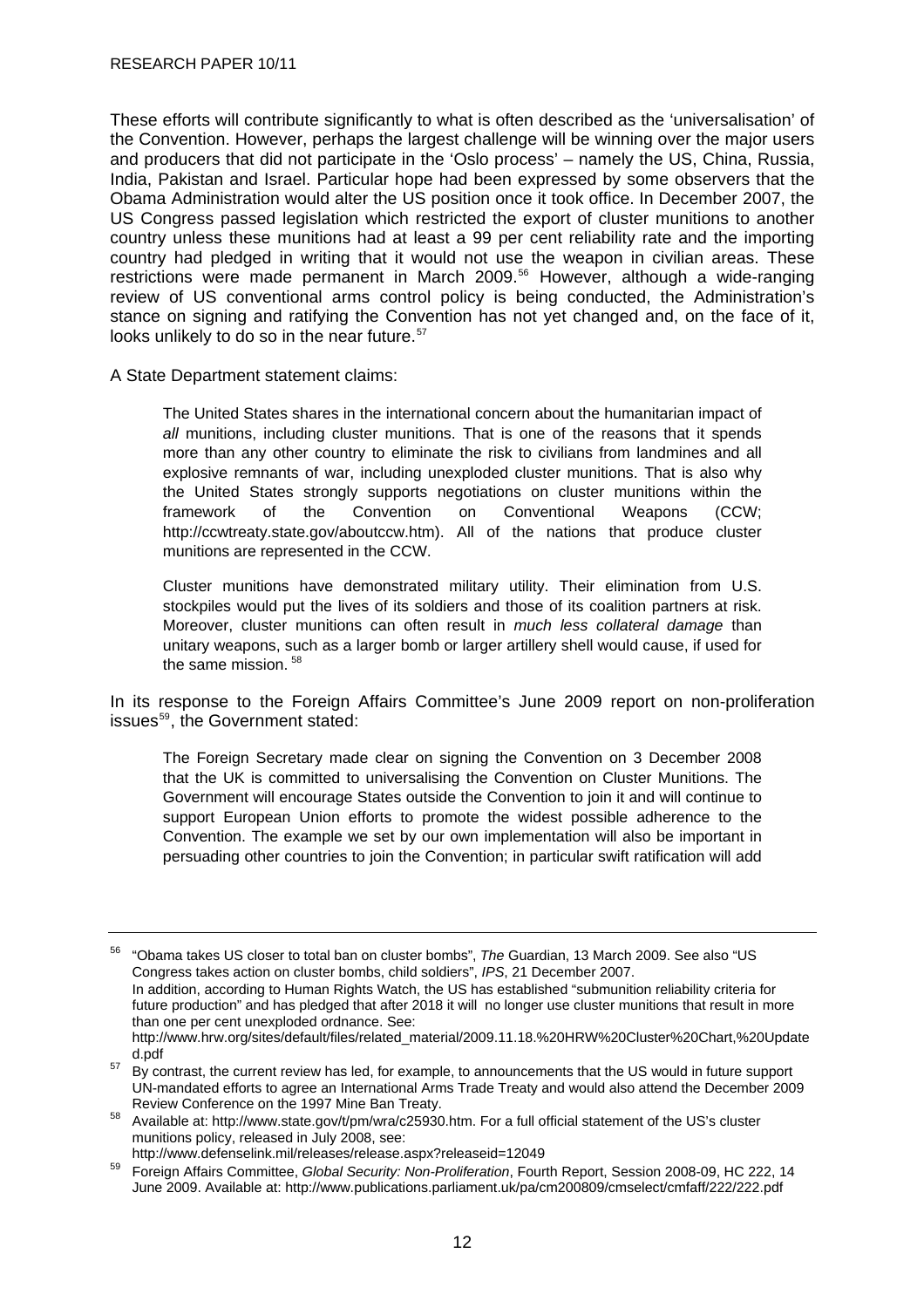<span id="page-18-0"></span>credibility to these efforts. The Government is committed to ratification as soon as possible.<sup>[60](#page-18-0)</sup>

#### *Negotiating the relationship between the Convention on Cluster Munitions and the Convention on Certain Conventional Weapons*

In its report, the Foreign Affairs Committee raised the question of how the UK's commitment to universalising the Convention might most effectively be upheld. In doing so, it was referring to the wider issue of the negotiating process on cluster munitions that has been under way since 2001 under the auspices of the *Convention on Certain Conventional Weapons* (CCW).<sup>[61](#page-18-0)</sup>

As already discussed in section 2 of this paper, the negotiating process that led to the Convention on Cluster Munitions arose out of concerns that the ongoing CCW negotiations lacked credibility because key major users and producers, including the US, China, Russia, India, Pakistan and Israel, were not prepared to commit themselves to a legally binding instrument. Numerous activists and observers continue to voice these concerns. Roy Isbister of the UK Working Group on Arms, a coalition of NGOs which campaigns on a range of nonproliferation issues, said in evidence to the Foreign Affairs Committee:

I think it would be a crying shame if the CCW introduced its own instrument on cluster munitions that could be in competition with what has already been agreed in the Oslo process. […] The chances of the CCW producing something that could compete with the cluster munitions treaty would be pretty low, so I would be very nervous about that. $62$ 

The CCW process continues. A Group of Governmental Experts has been meeting periodically. There is a draft protocol on cluster munitions on the table.<sup>[63](#page-18-0)</sup> However, this draft protocol does not propose a total ban on the use, production and transfer of cluster munitions and is considerably weaker in its provisions than the Convention.

The Foreign Affairs Committee concluded:

50. We conclude that the negotiation of a Protocol on cluster munitions under the Convention on Certain Conventional Weapons might not be an appropriate foreign policy objective for the UK. We recommend that, if it decides to continue arguing for such a Protocol, the Government should ensure that any such Protocol is as strong in its provisions as the Convention on Cluster Munitions. It should withdraw its support for such a Protocol if it appears that this will not be the case.<sup>[64](#page-18-0)</sup>

The Government does not accept that the two processes need be in competition. In its response to the report, the Government replied:

<sup>60</sup> *Response to the Fourth Report of the Foreign Affairs Committee, Session 2008-09, Global Security: Non-Proliferation*, Cm 7692, August 2009. Available at:

<http://www.publications.parliament.uk/pa/cm200809/cmselect/cmfaff//222/response.pdf>For the UN's disarmament webpage on the CCW, see: [http://www.unog.ch/80256EE600585943/\(httpPages\)/4F0DEF093B4860B4C1257180004B1B30?OpenDocum](http://www.unog.ch/80256EE600585943/(httpPages)/4F0DEF093B4860B4C1257180004B1B30?OpenDocument)

[ent](http://www.unog.ch/80256EE600585943/(httpPages)/4F0DEF093B4860B4C1257180004B1B30?OpenDocument) 62 Foreign Affairs Committee, *Global Security: Non-Proliferation*, Fourth Report, Session 2008-09, HC 222, 14 June 2009, para. 305. See also an August 2009 memorandum by the Cluster Munition Coalition at:<br>http://www.stopclustermunitions.org/wp/wp-content/uploads/2009/08/cmcmemoccwauq2009.pdf

 $h_3$  A draft protocol has been on the table since 2007. For the latest version (dated 26 August 2009), see: [http://www.unog.ch/80256EDD006B8954/\(httpAssets\)/DFCDAFA34278B5E5C1257620004D7238/\\$file/CLUS](http://www.unog.ch/80256EDD006B8954/(httpAssets)/DFCDAFA34278B5E5C1257620004D7238/$file/CLUSTER+MUNITIONS+CHAIR.pdf)

[TER+MUNITIONS+CHAIR.pdf](http://www.unog.ch/80256EDD006B8954/(httpAssets)/DFCDAFA34278B5E5C1257620004D7238/$file/CLUSTER+MUNITIONS+CHAIR.pdf) 64 *Response to the Fourth Report of the Foreign Affairs Committee, Session 2008-09, Global Security: Non-Proliferation*, Cm 7692, August 2009, para. 50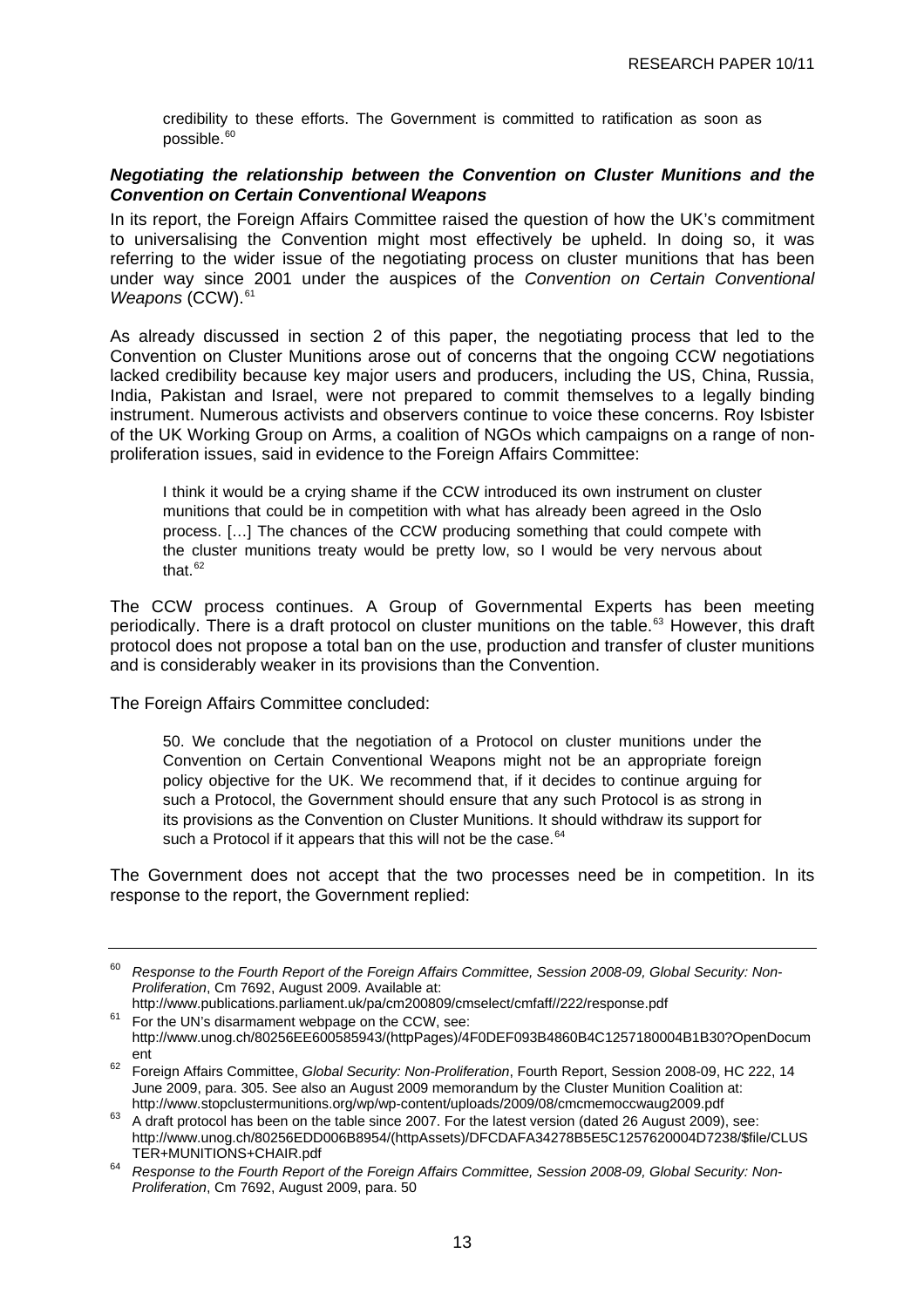<span id="page-19-0"></span>The Government believes that it is right to explore all possible avenues to end the humanitarian impact of cluster munitions. The goal of a global Convention on Cluster Munitions will take time. In the meantime these weapons continue to pose a threat to civilians. That is why to complement our main effort – to secure the widest possible adherence to the Convention on Cluster Munitions – the UK will also continue to support efforts to deal with these weapons within the Convention on Certain Conventional Weapons (CCW). The Government would like to see agreement on a strong and meaningful protocol that would effectively contribute to preventing the use and proliferation of cluster munitions. The added value of a CCW protocol would be that those countries which are the major users and producers of cluster munitions, but which have not signed the Convention on Cluster Munitions, are present in the CCW.<sup>[65](#page-19-0)</sup>

In earlier evidence to the Foreign Affairs Committee, Bill Rammell, then Minister of State at the Foreign and Commonwealth Office, had also stated:

The protocol is, if you like, a step along the road and a rung up the ladder for those countries that cannot yet sign up to the convention for financial reasons. For a number of states, that is a legitimate concern. In those circumstances, it must be better to get some controls—on exports, for example—rather than none, on major producers [...] in all our bilateral and multilateral contacts, we make it clear that that is a short-term step towards eventual adoption of the Oslo convention.<sup>[66](#page-19-0)</sup>

#### **5.2 UK export controls and destruction of stockpiles**

As stated earlier, the UK has already begun to move towards implementation of the Convention's provisions. With regard to the UK's regime of export controls, the Foreign and Commonwealth Office informed the Foreign Affairs Committee that:

All cluster munitions have been classified as Category 'A' goods, making them subject to the most stringent level of trade controls and thereby taking an immediate step to prevent proliferation.<sup>[67](#page-19-0)</sup>

A crucial aspect of implementation of the Convention will be the destruction of all cluster munition stockpiles under UK jurisdiction and control. In a parliamentary answer in February 2009, Bob Ainsworth, then Minister of State at the MOD, stated:

We will have eight years, from entry into force of the Convention on Cluster Munitions for the UK, to destroy all cluster munition stockpiles under UK jurisdiction and control. [...] All UK cluster munition types have been withdrawn from service. A progressive UK cluster munition disposal programme has begun, with some munitions already destroyed. We expect that all UK stockpiles will be destroyed by 2013 which we anticipate will be four or five years ahead of the deadline.<sup>[68](#page-19-0)</sup>

During the Second Reading of the Bill in the Lords, Baroness Kinnock stated that nearly 13 million out of a total of 38 million submunitions held in UK stocks had already been destroyed.<sup>[69](#page-19-0)</sup>

<sup>&</sup>lt;sup>65</sup> Response to the Fourth Report of the Foreign Affairs Committee, Session 2008-09, Global Security: Non-<br>Proliferation, Cm 7692, August 2009, para. 50

*Proliferation*, Cm 7692, August 2009, para. 50 66 Foreign Affairs Committee, *Global Security: Non-Proliferation*, Fourth Report, Session 2008-09, HC 222, 14 June 2009, para. 305<br><sup>67</sup> Ibid., para. 303

 $^{68}$  HC Deb 23 February 2009 c25W

Later, she stated that the value of the UK's stockpiles is £180 million. See HC Deb 8 December 2009 cc995 and 1023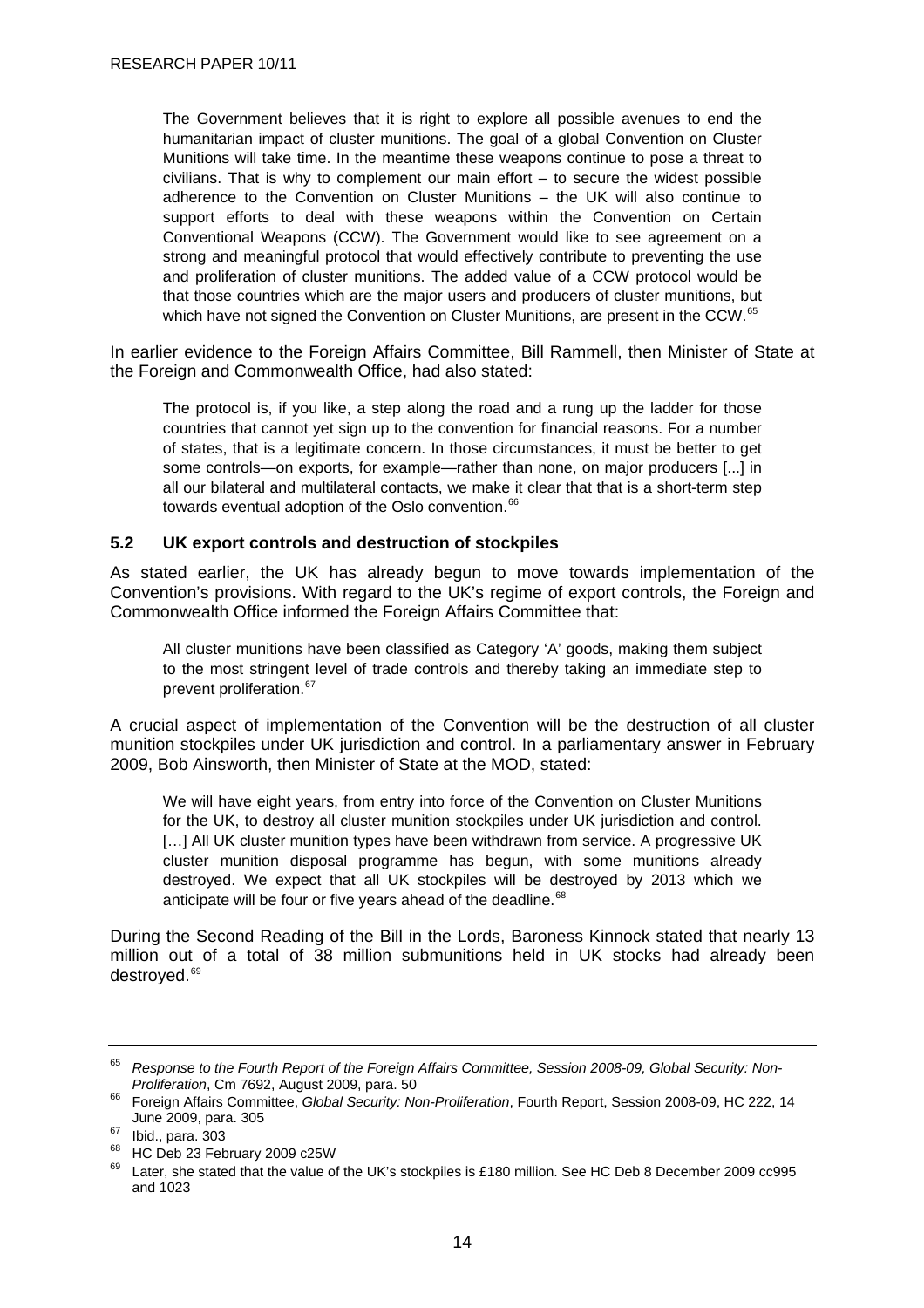<span id="page-20-0"></span>The ban on cluster munitions under the Convention also applies to explosive bomblets that are specifically designed to be dispersed or released from dispensers affixed to aircraft. According to a recent press report, the UK – along with France – has sought proposals from companies for the disposal of older stocks of Multiple Launch Rocket System munitions that are armed with cluster munitions. According to this report, the MOD needs to dispose of 27,000 such rockets. $70$ 

## **5.3 Enforcing new obligations**

The Convention will pose particular challenges of implementation for all States Parties with regard to issues where new obligations have been created (see section 2 of this paper). Two such issues are victim assistance and the special responsibility of States Parties that have used cluster munitions for the clearance of explosive remnants of war.

With regard to victim assistance, Baroness Kinnock said during the Second Reading of the Bill in the Lords:

[...] in accordance with the convention and existing practice, any cluster munitions victims under the UK's jurisdiction or control will receive all the assistance that they require, and there will be no discrimination between cluster munitions victims and those who have suffered injuries or disabilities from other causes. We would also collect any relevant data on cluster munition victims.<sup>[71](#page-20-0)</sup>

With regard to clearance, Baroness Kinnock set out what the Government has already done over the past decade:

Over the past decade, the Department for International Development has provided more than £10 million a year to clear landmines and other explosive remnants of war, including cluster munitions. This year the department has continued with clearance in Afghanistan, Angola, Azerbaijan, Cambodia, the Democratic Republic of Congo, Laos, Lebanon, Mozambique, Somaliland and Sudan. It also provided an additional £1 million for emergency clearance in Sri Lanka, helping the safe return of the civilian population. This strong support for clearance efforts where they are most needed will  $\frac{1}{2}$ continue.<sup>[72](#page-20-0)</sup>

A potentially more contentious new obligation is the implied duty which, some argue, the Convention creates with regard to non-state armed groups (NSAGs) such as Hezbollah. Docherty asserts that States Parties will have an implied duty, based on the wording of the preamble to the Convention, to prevent NSAGs from acting in contravention of it.[73](#page-20-0) Docherty claims that the Convention contains three legally binding provisions that should be applied to NSAGs. There should be no transfers to them; no assistance to them in connection with activities prohibited under the Convention; and national implementation measures to "prevent and suppress" prohibited activities should be applied to them. Under international law, NSAGs cannot currently become party to the Convention – or to any other international treaty, for that matter.

 $70$  France needs to dispose of 22,000 such rockets. French sources have said that its process of disposal needs to begin by mid 2010 if all its cluster munitions stocks are to be destroyed by 2016. "UK and France mull munition disposal plans", *Jane's Defence Weekly*, 18 November 2009 71 HL Deb 8 December 2009 c1022

<sup>72</sup> HL Deb 8 December 2009 c995

<sup>73</sup> Docherty, "Breaking new ground", p. 959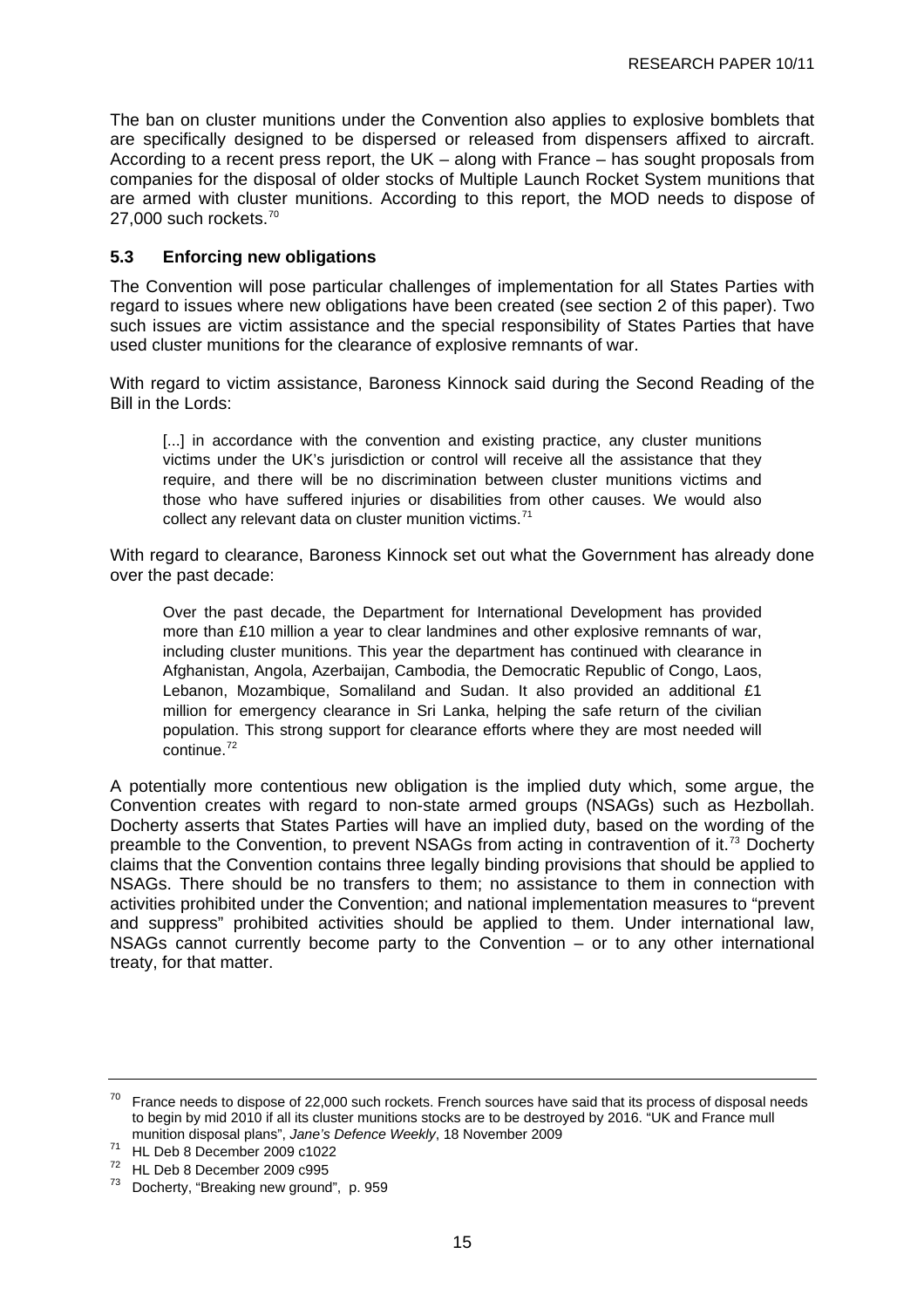#### <span id="page-21-0"></span>Docherty argues:

The attention of the Convention on Cluster Munitions to NSAGs is important because such groups have used the weapons. Most recently, Hezbollah launched 118 cluster munitions into Israel during the war in summer 2006. It was the first confirmed use of the Chinese-made MZD-2 submunition. While Israel's use of cluster munitions in south Lebanon dwarfed that of Hezbollah, the strikes showed the danger of the proliferation of these weapons beyond state arsenals. Other NSAGs have used cluster munitions in Bosnia between 1992 and 1995, Croatia in 1995, and possibly Tajikistan between 1992 and 1997. As the specific mention of the problem of NSAGs in the preamble makes clear, the intent of the Convention on Cluster Munitions is that states parties should seek to prevent NSAGs from taking actions prohibited by the treaty.

With its explicit reference to NSAGs, the convention also lays the groundwork for weapons treaties to address the behavior of more parties. Instead of merely relying on indirect clauses related to proliferation and use, it names NSAGs and suggests that the states in which they operate have a duty to limit their activities. By moving in the direction of more stringent IHL instruments, the Convention on Cluster Munitions could inspire future weapons treaties to go even further. Ultimately such treaties could impose both binding obligations on states parties to regulate NSAGs and responsibility on the groups themselves to control their own conduct.<sup>[74](#page-21-0)</sup>

The UK Government does not seem, as yet, to have made a public statement setting out its views on this specific issue.

#### **5.4 Investments in cluster munition production**

The Cluster Munition Coalition (CMC), the NGO coalition which played an important part in campaigning for a Convention, has made this issue the focus of its most recent campaign, which is called 'Stop Explosive Investments'.<sup>[75](#page-21-0)</sup> The campaign seeks a ban on all kinds of investment in the production of cluster munitions and calls for disinvestment from financial institutions that refuse to support such a ban.

The following extract from the 'key findings' of a report on the issue by IKV Pax Christi and Netwerk Vlaanderen – both members of the CMC – provides background and sets out the Coalition's general position:

Although the Convention on Cluster Munitions does not explicitly prohibit investments in cluster munitions, prohibition on assistance that is included in art 1c of the convention should prevent states from investments in cluster munitions producers according to the authors. Financing and investing are active choices, based on a clear assessment of a company and its plans. Investing in a cluster munitions producer therefore is a choice to support the production of weapons that cause unacceptable harm.

As this report shows, there seems to be a double standard in the majority of the countries that have signed the CCM. From the moment the CCM will enter into force, state parties of the Convention are legally prohibited from producing cluster munitions and from assisting the production of cluster munitions by any third party. To date Belgium, Ireland and Luxembourg have installed a ban on investments in cluster munitions producers under national law and can provide a model to both signatory and

 $74$  Docherty, "Breaking new ground", pp. 961-2<br> $75$  The unheits of the integrative investment

The website of the 'Stop explosive investments' campaign is available at: <http://www.stopexplosiveinvestments.org/>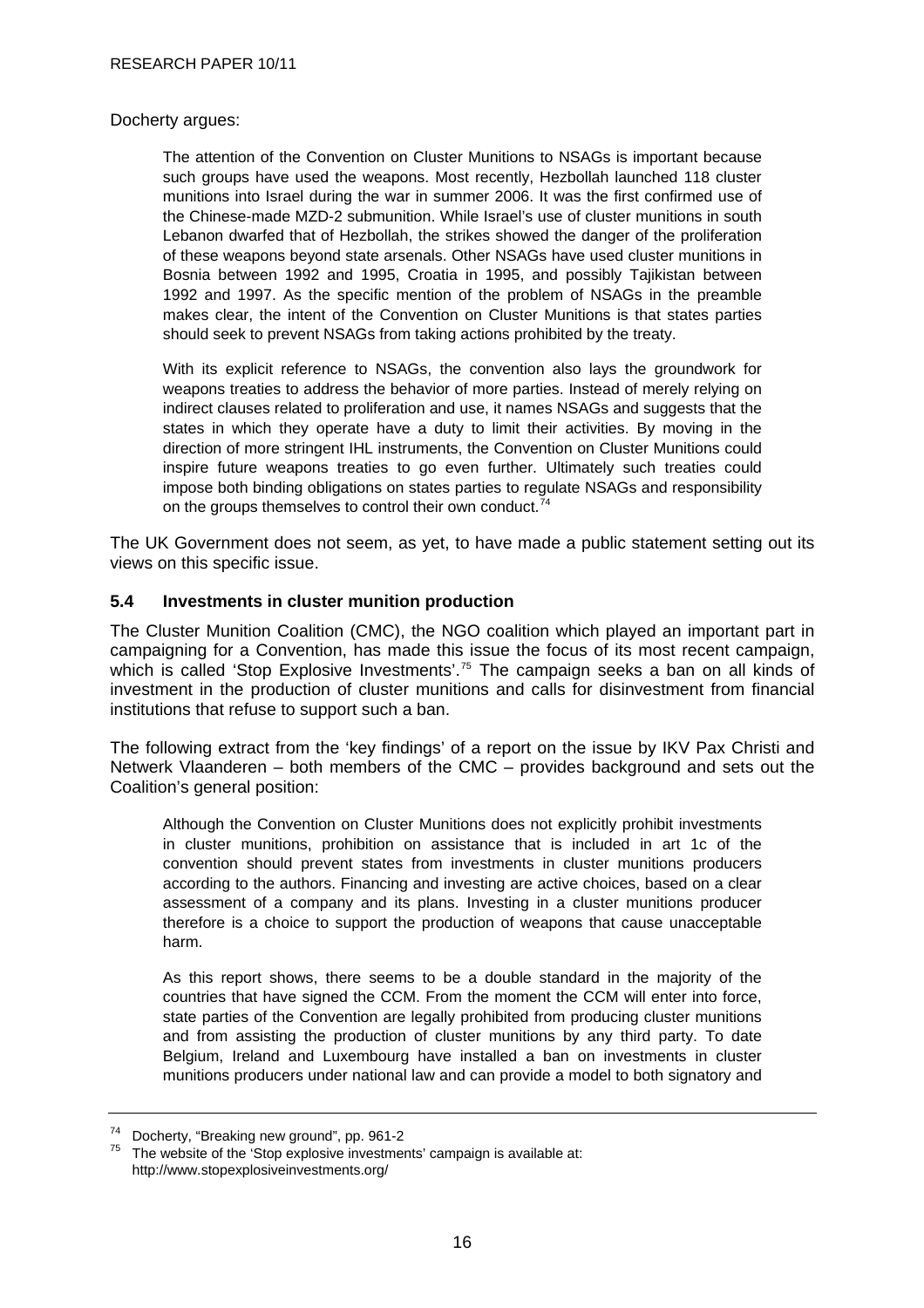<span id="page-22-0"></span>non signatory states. Until now however, banks and other financial institutions in or from many countries have been allowed to continue their investments in cluster munitions. This undermines the commitment 100 countries have made to ban cluster munitions and runs counter to the spirit of the CCM.

The case for financial institutions to disinvest in cluster munitions is both a legal and a moral argument. Since 2007 the human and economic cost arising from the use of cluster munitions have been widely acknowledged and documented. Thus, even before the CCM opened for signature financial institutions should have been aware of the controversy around cluster munitions and should have started disinvesting from producers of cluster munitions. from the entry into force of the CCM. The time to act is now. For signatory states to the CCM, for nonsignatory states and for financial institutions alike.<sup>[76](#page-22-0)</sup>

Article 1(c) of the Convention states that: "Each State Party undertakes never under any circumstances to: [...] (c) Assist, encourage or induce anyone to engage in any activity prohibited to a State Party under this Convention."

As described in section 4 of this paper, the current Bill before Parliament prompted debate in the House of Lords over how adequately its provisions deal with the issue of prohibiting investment in the manufacture of cluster munitions. On 7 December 2009, the day before the Bill was due to have its Second Reading in the Lords, the Minister for Europe, Chris Bryant, made the following Written Statement:

In response to the interest of civil society and parliamentarians, I would like to set out the Government's understanding of how the Bill's prohibitions apply to the financing of cluster munitions production. Under the current provisions of the Bill, which have been modelled upon the definitions and requirements of the convention, the direct financing of cluster munitions would be prohibited. The provision of funds directly contributing to the manufacture of these weapons would therefore become illegal.

The convention does not prohibit so-called indirect financing of cluster munitions. Indirect financing is therefore not within the scope of the Bill's provisions. As such, it would not become illegal to provide funds generally to companies that manufacture a range of goods, including cluster munitions.

However, aware of the humanitarian suffering caused by cluster munitions and the threat they pose to development in post-conflict areas, the Government are keen to see a complete end to cluster munitions. Due to the complex nature of indirect financing, there is a need for thorough consultation to consider the impact of any measures, and to ensure that we develop the most appropriate and effective measures to end indirect financing.

The Government intend to work with the financial sector, non-governmental organisations and other interested parties, to promote a voluntary code of conduct to

<sup>76</sup> IKV Pax Christi and Netwerk Vlaanderen, Key findings of report, "Worldwide investments in cluster munitions: A shared responsibility", 29 October 2009. Available at:

[http://www.stopexplosiveinvestments.org/uploads/pdf/keyfindings-worldwide-investmentments-in-cluster](http://www.stopexplosiveinvestments.org/uploads/pdf/keyfindings-worldwide-investmentments-in-cluster-munitions.pdf)[munitions.pdf.](http://www.stopexplosiveinvestments.org/uploads/pdf/keyfindings-worldwide-investmentments-in-cluster-munitions.pdf) The full text of the report is available at:

[http://www.stopexplosiveinvestments.org/uploads/pdf/worldwide-investments-in-clustermunitions-a-shared](http://www.stopexplosiveinvestments.org/uploads/pdf/worldwide-investments-in-clustermunitions-a-shared-responsibility.pdf)[responsibility.pdf](http://www.stopexplosiveinvestments.org/uploads/pdf/worldwide-investments-in-clustermunitions-a-shared-responsibility.pdf). The report (p. 7) states that Lebanon, Norway, Mexico and Rwanda, which are all currently signatory states, have publicly declared that all investment is prohibited under the Convention. For a full assessment of the strengths and weaknesses of legislation passed at the national level at the time the report was published, see pp. 84-91 of the report. The report primarily comprises a 'hall of shame', listing hundreds of financial institutions that, at the time it was published, were believed still to be investing in cluster munition production. The 'hall of shame' includes some British and/or British-based financial institutions. More positively, the report also includes a 'hall of fame'.